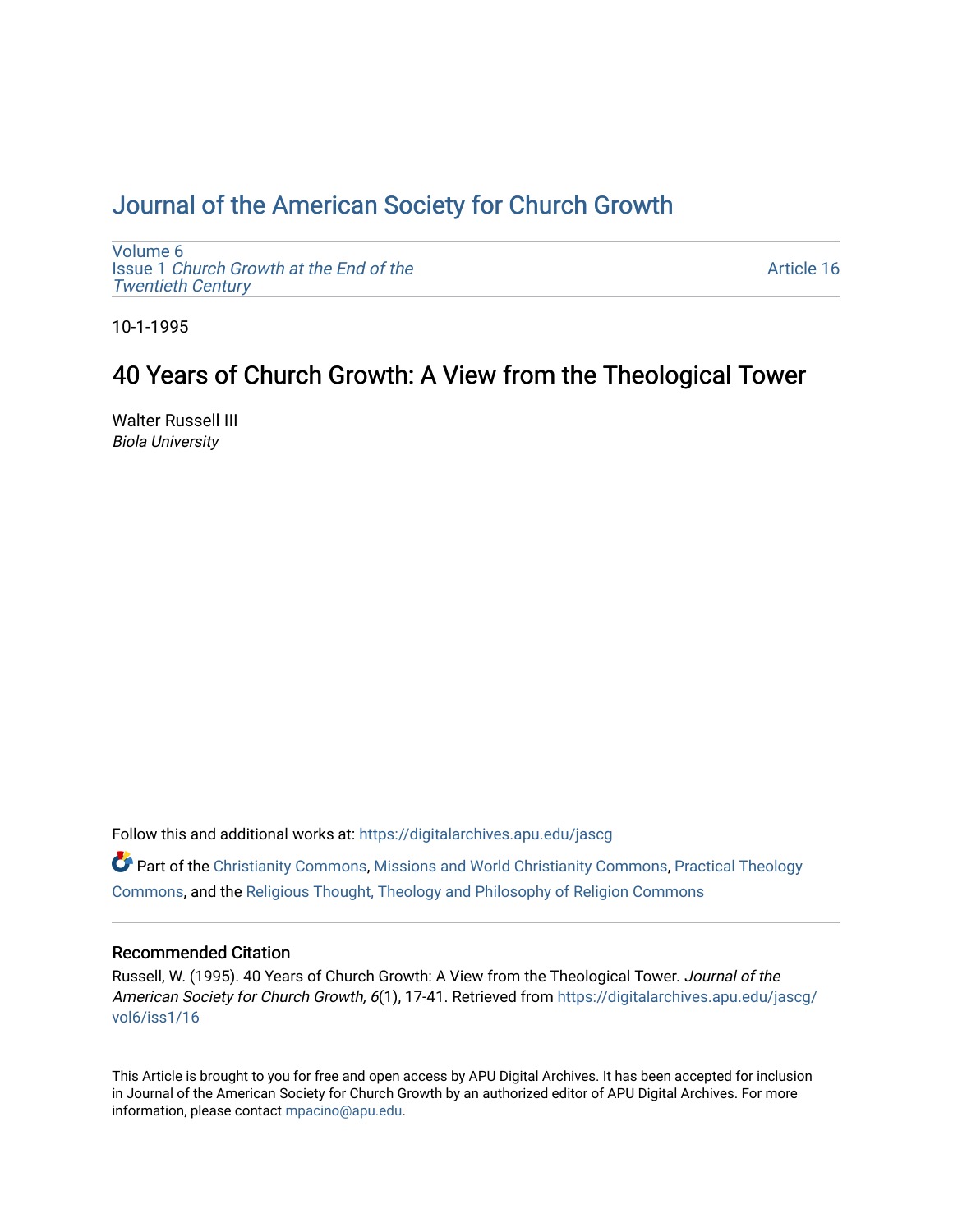# 40 Years of Church Growth: A View from the Theological Tower

## Walter Russell III

## Introduction

I am presently a New Testament theologian and Hermeneutics professor inhabiting an ivory tower in sunny Southern California. However, before becoming totally covered with ivory tower dust, I spent nine years as a church planter and pastor in Texas and Baltimore, Maryland. Therefore, I have intersected the Church Growth Movement from the dual perspectives of theologian and practitioner. However, my studies in Hermeneutics make me realize that my perspective is fraught with some serious limitations, the greatest being that it is my perspective! Therefore, I present these evaluative thoughts about the first forty years of the Church Growth Movement, and especially the first twenty-five years of the movement in North America (1970- 1995), with the humility appropriate to one person's perspective on so vast and diverse a phenomenon as that of the Church Growth Movement (hereafter CGM).<sup>1</sup> In this spirit, I ask you to accept kindly my evaluation with the texture in which it is offered: humble, appreciative, yet deeply concerned and even distraught at certain key points. Because of the intensity of my concerns, I will speak only fleetingly of my appreciation of the positive aspects of the CGM. You should be well aware of these marvelous contributions. The bulk of my remarks will reflect my concerns about certain foundational theological aspects of the movement.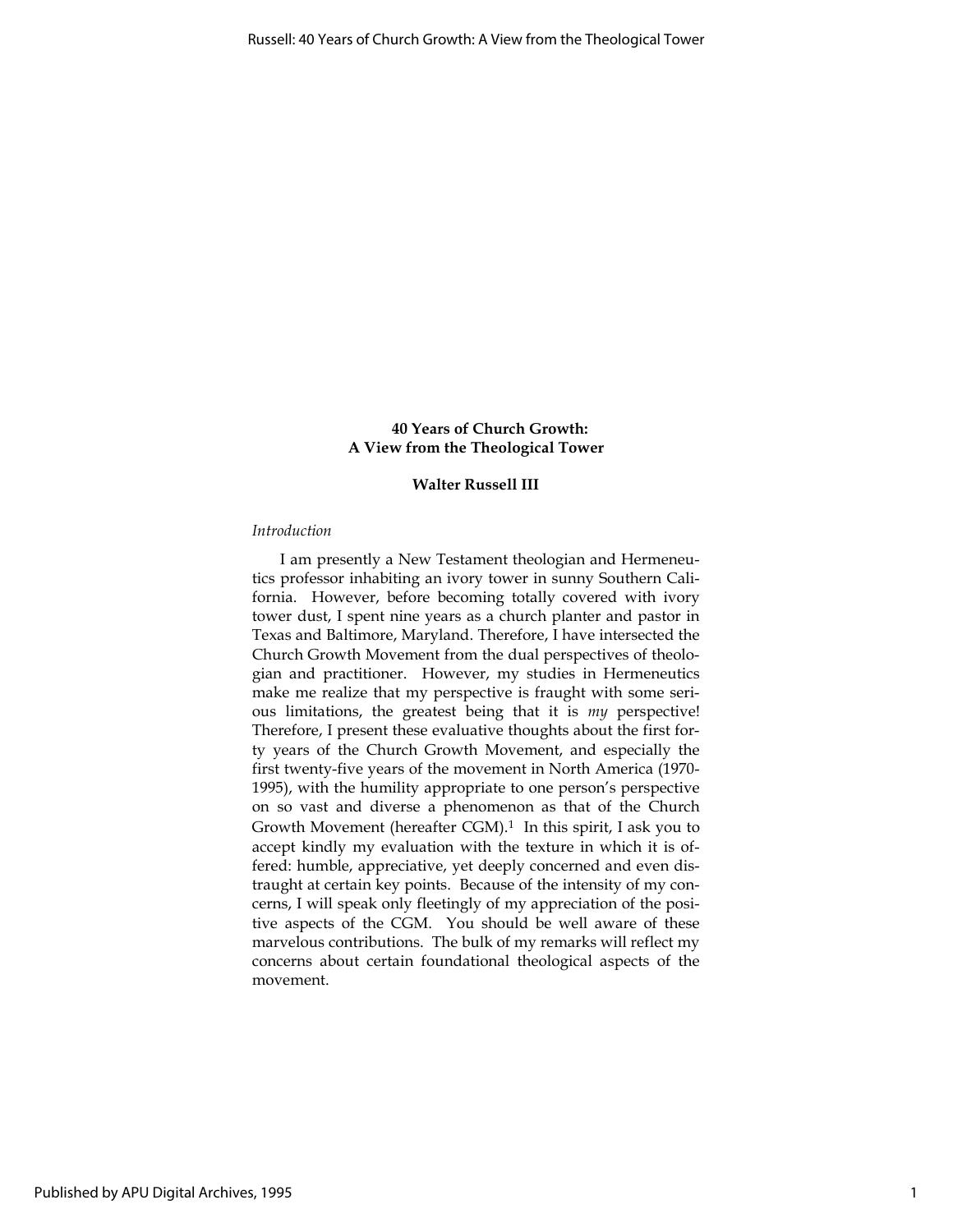## Positive Theological Contributions Of The CGM

First, the good news. From my perspective, there have been two significant theological contributions by the CGM. The first contribution is the theological clarification that the growth of the Church is not something that should be simply an overflow of the life of the Church. Rather, growth must be something that is intentional and embraced at the purpose level of the Church. The CGM has simply underscored the clear and purposeful growthfocus of the Great Commission of Jesus the Messiah (Matt 28:16- 20). While growth does sometimes occur as an overflow of the healthy life of the Church, local church expressions of this are generally the exception, rather than the rule.

The present church of which I am a member is an interesting case study in growth and intentionality. This is the First Evangelical Free Church of Fullerton, California. This church grew at an amazing clip over the twenty-two and a half years of Chuck Swindoll's pastorate (1971-1994). While the pastoral staff of the church was very disinterested in, even opposed to the CGM, the church grew very large. The pastoral staff tended to attribute this to being unintentional about Church Growth tenets and to building a healthy church life. However, it was more likely due to following inadvertently some fundamental truths of the CGM. In particular, this church built its ministry around a fine pulpiteer. While this is also a commentary on the cultural and sociological dynamics of the World War II generation, it also confirms that this church grew because it *intended* to grow by doing those things that reflected a fundamental will or purpose to grow. Therefore, by God's grace it grew to be one of the largest churches of Southern California. However, the growth was not incidental to the life of the church, but rather purposeful and intentional because of the high priority placed on the pulpit ministry. Moreover, growth occurred, not in a unintentional manner, but rather because growth was intended. I am profoundly grateful that the CGM has heightened our awareness of the centrality of the growth that the Great Commission demands. We must continue to be purposeful and intentional about the worldwide growth of the Church of Jesus Christ.

This leads to my understanding of a second contribution of the CGM. It flows very naturally out of an intentional focus on the growth of the Church. This second contribution is the clarification and development of the Church's understanding of the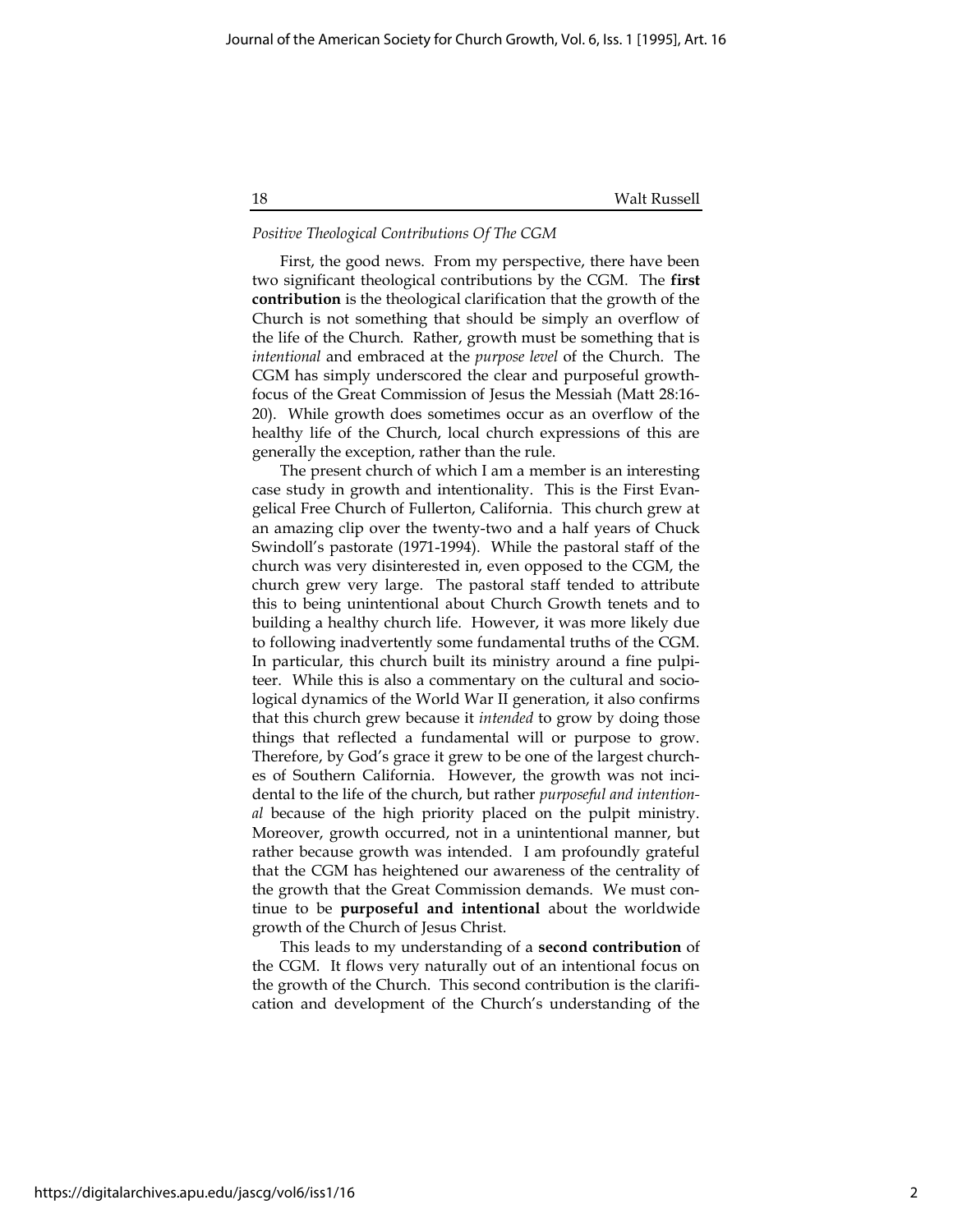leadership qualities and characteristics necessary to catalyze and mobilize a group of Christians. Perhaps we assumed too much about this specific ability to lead and motivate a group before the CGM focused its guns on the topic. We cannot do that any more in light of the helpful research that has been done on leadership by those involved in or associated with the CGM.<sup>2</sup> I have benefited greatly in my own leadership and in my counseling of various Christian workers, most of whom wrongly assumed that they could catalyze a group to action. However, these are painful insights to possess as we enter into what looks like a leadership crisis both in North America, and perhaps, in the whole world. We evangelicals are even speaking about "'a missing generation' of younger leaders ready to take the place of the senior post-World War II group of evangelical pioneers."<sup>3</sup> Thanks to this clarification about the mobilizing aspect of leadership by the CGM, at least we know what we are missing! However, we can also use this information to help grow future leaders. Perhaps nothing could be as strategic for the Church in the immediate future than to give focused attention to the development of godly leaders for God's people.

But this has been the good news. Now I must turn to my theological concerns about the CGM as we stand on the cusp of the 21st century. However, in moving to my concerns I must commend the society and its leadership, especially my friend and your current president, Dr. Gary McIntosh, for the security to open yourselves to feedback from an outsider. As we all know, this can be a very risky venture, freighted with lots of potential for pain. I trust that your risk will bring some edification and positive dialogue. But first to the pain!

#### Three Theological Concerns About The CGM

Before expressing my own theological concerns with the CGM, let me distinguish and seek to distance myself from previous criticisms of the movement. There have been at least seven or eight strongly worded critiques of the CGM in the last four years ranging from the oblique to the straightforward. These books have been authored by such critics as Os Guinness,<sup>4</sup> John MacArthur, Jr.,<sup>5</sup> Douglas Webster,<sup>6</sup> John Seel,<sup>7</sup> Tom Raabe,<sup>8</sup> and Charles Colson,<sup>9</sup> among others. These were synthesized in Dr. John N. Vaughan's 1993 Presidential Address to this society enti-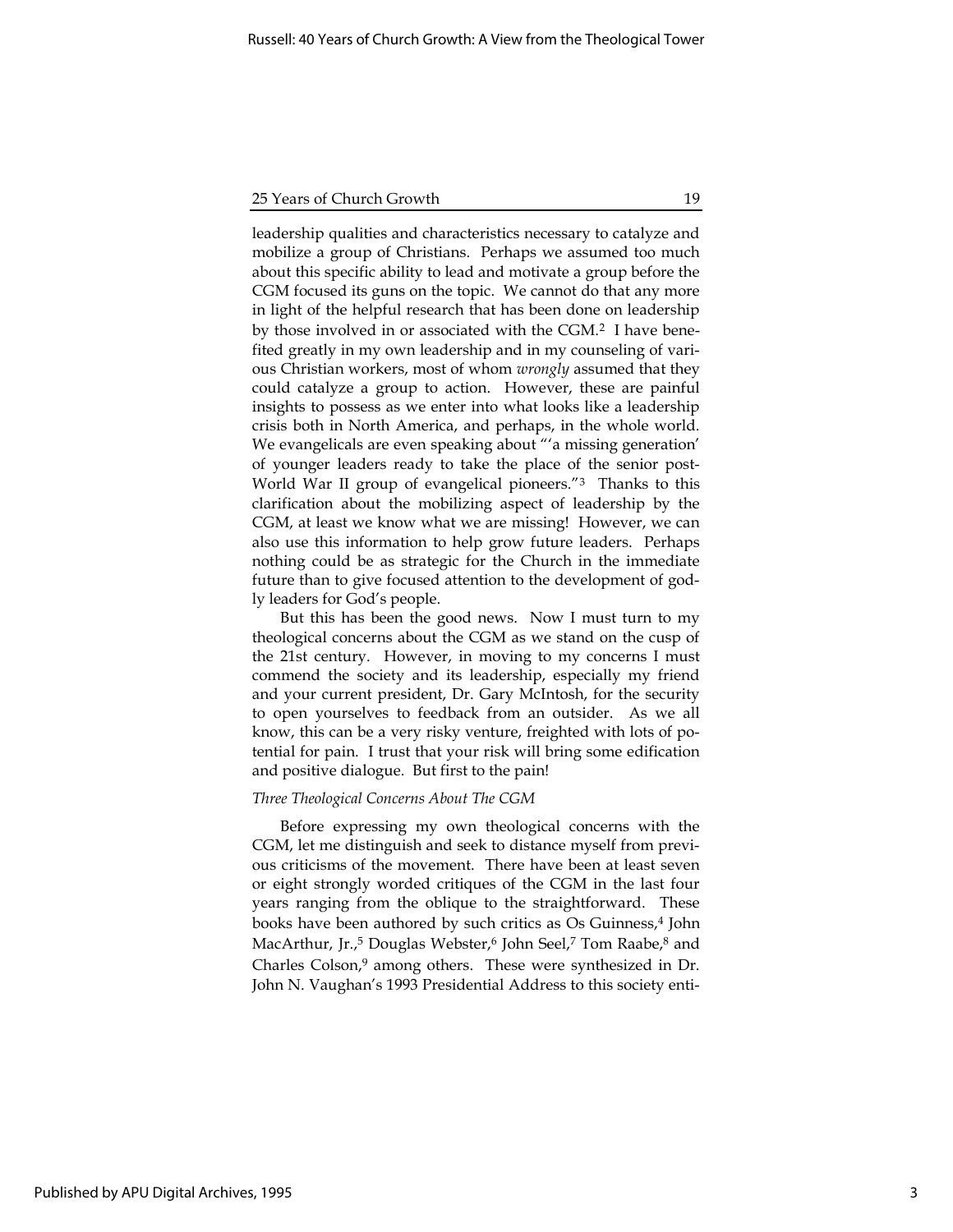tled "The Church Growth Movement: Offense to the Cross?"<sup>10</sup> In his address, John Vaughan nicely summarized nine of the specific accusations compiled from these books:<sup>11</sup>

- 1. Abandonment of foundational principles laid by Dr. Donald McGavran by today's CGM leaders.
- 2. Excessive application of pragmatism by McGavran and an expansion of that misapplication by his disciples to the exclusion of Scripture. This fosters "an end justifies the means" philosophy of ministry.
- 3. Vulgar compromise of Scriptural truths by redefining "contextualization" of the gospel into contemporary terms like "user friendly" churches designed to tell people what they want to hear, rather than what the Scripture mandates.
- 4. Attempting to solicit "felt needs" of people through surveys and then customizing our message to affirm their best sense of self-esteem as a reachable "target group."
- 5. Systematic failure within the CGM to examine its presuppositions, principles, and "laws" through the use of modern, objective, research technique.
- 6. Systematic displacement of scriptural principles and teaching about the sovereignty of God in the growing of His churches.
- 7. Leading churches to focus on merely "churching" the already converted "unchurched" rather than reaching the unconverted for commitment to the Lordship of Jesus Christ.
- 8. Failure to distinguish numerical growth of biblically orthodox churches from those teaching false doctrine.
- 9. Preoccupation with size of a church as the measure of success.

On a ironic note, I am struck by the pragmatic nature of most of these criticisms of the CGM's pragmatism! However, my concerns are not necessarily those of my colleagues. In fact, my concerns are a bit more foundational, theologically-oriented, and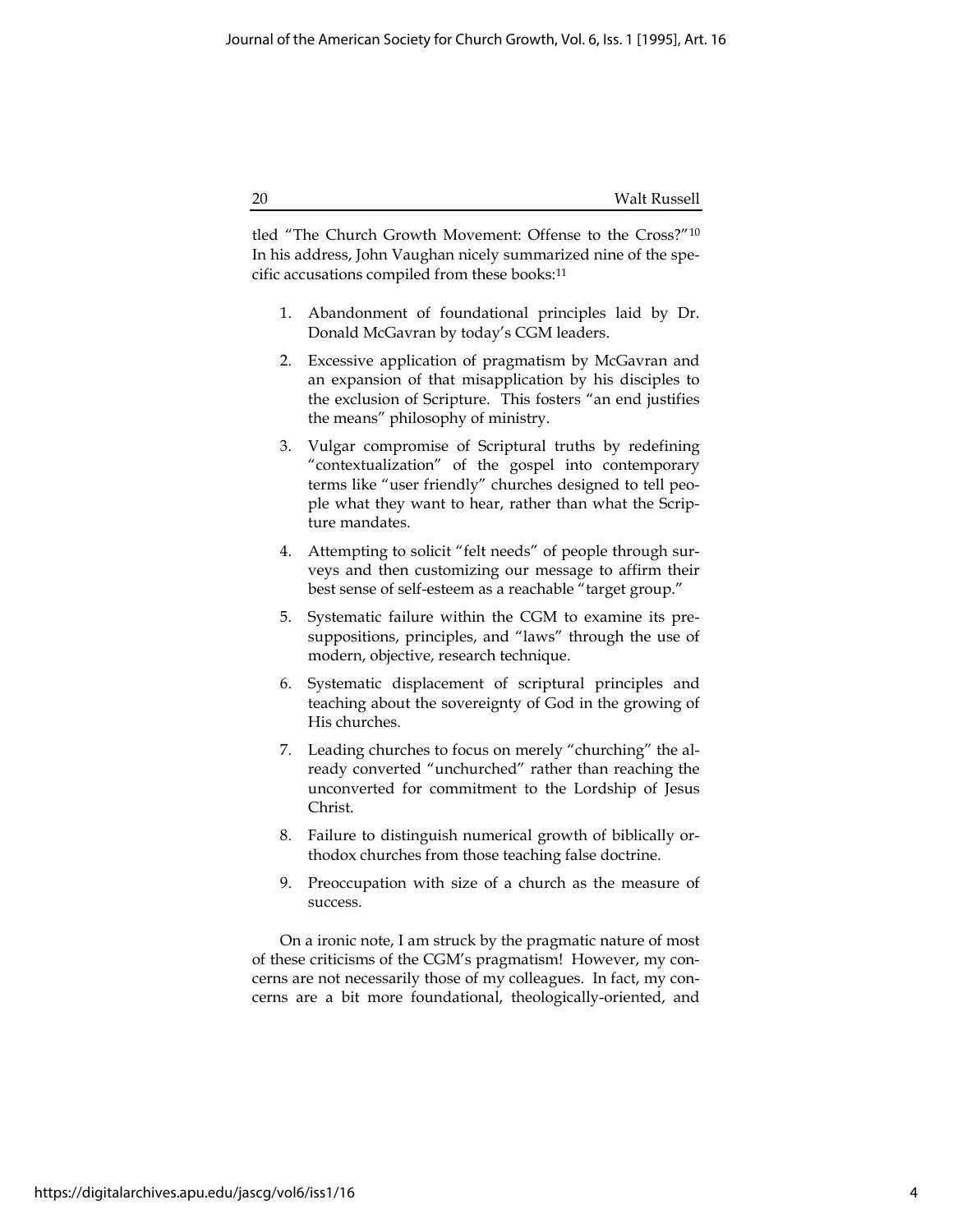perhaps, more abstract to many of you. In this sense, my critique is simultaneously more limited in specific concerns, yet more sweeping because of the nature of my concerns. Therefore, I would hope you would allow me to have my own distinct voice without the emotional baggage engendered by earlier critiques. Also, may I ask you not to push aside the concerns I raise because they may appear to be somewhat general and slippery at first. One of the legacies of a couple of generations of pragmatism and utilitarianism is that we have devalued discussions of a foundational theological or philosophical nature. So, I trust that we can plow some new ground here today by discussing these concerns face-to-face in an irenic and cordial manner. Additionally, I hope that the very nature of our dialog will help to underscore some of the steps that we need to take together to bolster any theological weaknesses that may exist.

My fundamental theological concern is that undergirding the CGM at its most profound level is a defective theology of persons. I am not sure that the movement began with this; I have not necessarily perceived it in the work of Donald McGavran (e.g., in Understanding Church Growth), although there are those who vehemently disagree with this assessment.<sup>12</sup> However, somewhere between 1970 and 1995, a defective theological anthropology crept into the CGM. This is not a secondary or peripheral issue. It is central to the very concerns and well-being of the movement and essential to the CGM's impact on the Christian faith. Therefore, I want to give the bulk of my time to unpacking this central concern and two corollary concerns that flow out of it.

What do I mean by "a defective theology of persons"? By this I mean that the writings of recent advocates of the CGM and the seminars that they sponsor perhaps unwittingly espouse a less-than-biblical view of human beings. This is true of the CGM's view of persons at both the individual and group levels. But what is a biblical view of human beings? Perhaps one of the most robust and accessible expressions of the biblical theological anthropology is found in the works of the German evangelical, Erich Sauer. In particular, Sauer wrote a book setting forth a biblical view of persons called The King of the Earth and subtitled "The High Calling of Man according to the Bible and Science."<sup>13</sup> Listen to some of Sauer's chapter titles in his section on biblical anthropology (pages 72-191) "The Earthly Kingship of Man,"

5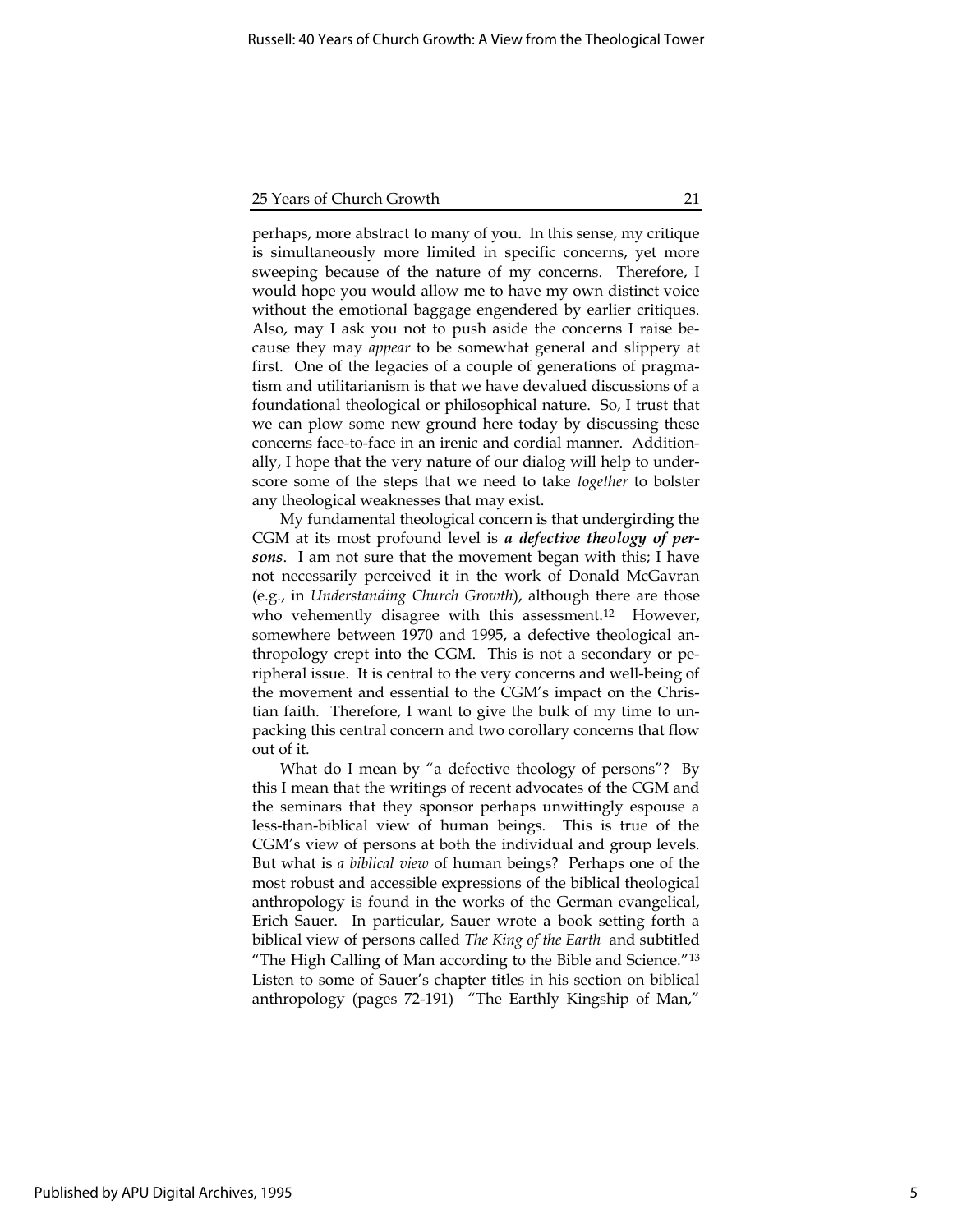The Winning Back of the Earth through the Rule of Man," The Divine Nobility of True Christian Living," "Holiness and Glory in the Eternal Perfection of the High Calling of Man," and "The Practical Way to True Human Nobility." Originally written in 1959, speaking of human beings as "kingly" or possessing "nobility" sounds stunningly archaic at the end of the twentieth century. And that is exactly the problem that we face! Speaking of ourselves in the lofty language of Scripture (e.g., Psalm 8) sounds very foreign and arcane to our ultra-modern ears.

In our culture more broadly, and in evangelicalism more specifically, we have absorbed modernity's tawdry and shrunken view of persons. Combined with western culture's existential view of the human dilemma, which we have also absorbed in massive doses, we have then backed into an sub-biblical view of human beings. We have dipped inch by inch into our culture's shallow view of persons and simply overlaid it with a thin Christian veneer. Not that such a shrunken theology is unique to the CGM. Of course, it is not. This is a much broader plague within evangelical Christianity. However, because of its high profile and ecclesiastical leadership as the main shaper of North American ecclesiology in the last generation, the CGM has de facto become one of the main purveyors of this small-minded anthropology.

Now this is a sweeping indictment of all of us and of our respective Christian communities. Am I overstating my case in order to justify my presence here as a New Testament theologian? I honestly do not think so because of the widespread manifestations of this tawdry view of persons. What are some of these manifestations? To name but a few, the following are what I deem to be the most serious current manifestations within the CGM of a sub-biblical anthropology:

- in general, the use of utilitarian language to refer to persons that is depersonalizing, impersonalizing, and ultimately, demeaning to our dignity as bearers of the image of God.<sup>14</sup>
- a limited view of both the dignity and the intellectual capacity of persons which manifests itself in too many marketing-driven programs and not enough equippingoriented programs for the saints in the main structures of

6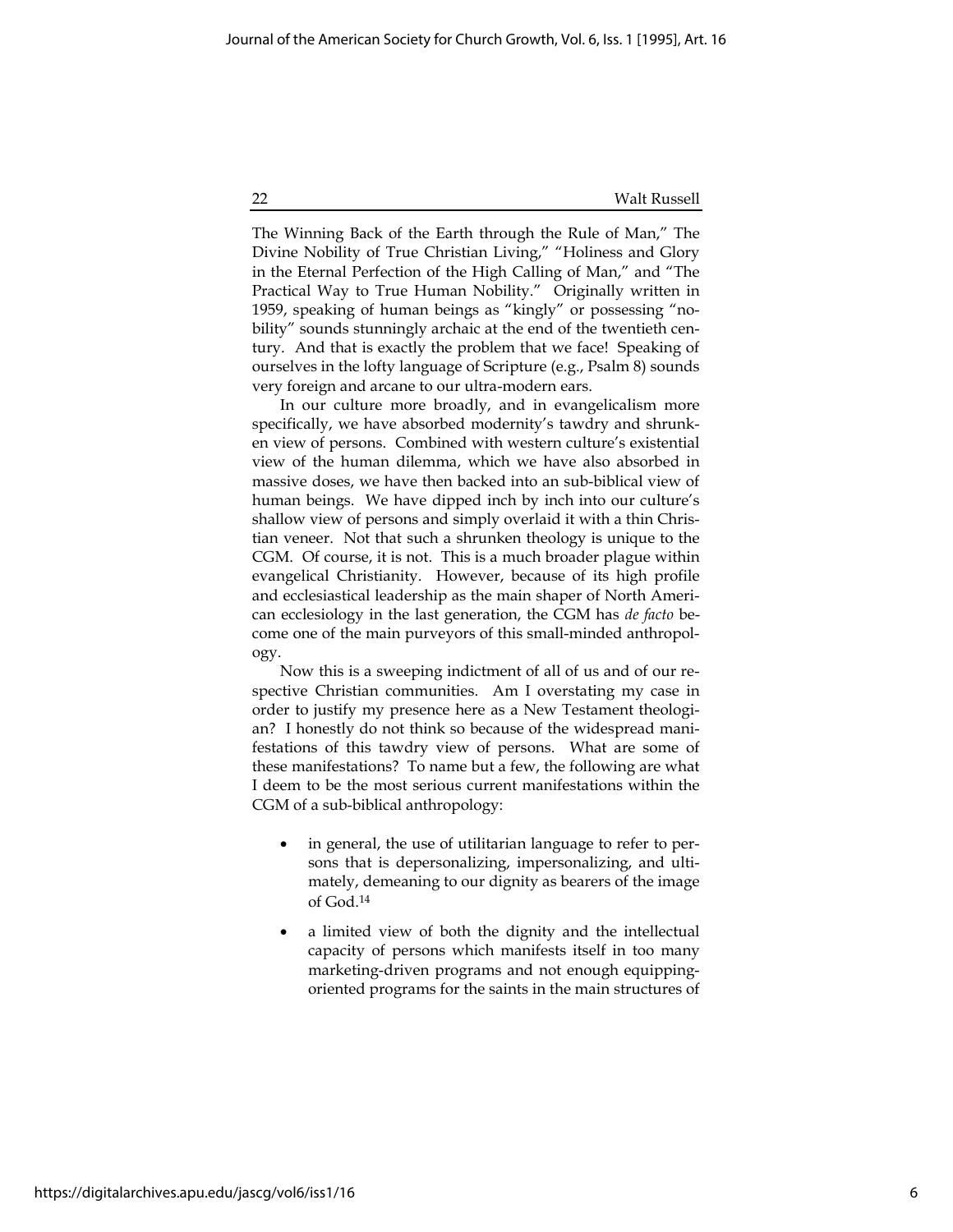the church.<sup>15</sup>

- too much anti-intellectualism and an utilitarian-oriented approach to training and not enough genuine theologizing and biblical teaching which has resulted in a broad, grass roots base of immature and largely secularized saints.<sup>16</sup>
- an inadequate understanding of the Great Commission in terms of its view of human beings which manifests itself in two fundamental ways: an artificial separation of teaching from evangelizing in the discipling process<sup>17</sup> and a minimizing of the centrality of church planting which emphasizes the community dimension of human beings.<sup>18</sup>
- a defective view of spiritual gifts and the ministry of believer-priests which has resulted in an emphasis on gifts that is largely utilitarian to a local church's growth.<sup>19</sup>
- a defective view of small groups that is also utilitarian to a local church's growth and based on inadequate concepts of believers in community.<sup>20</sup>

I have just said a mouthful regarding a less-than-biblical view of persons within the CGM. Individually, each of my six points of concern may not seem to be overwhelmingly persuasive. I think that each point stands quite powerfully on its own. However, if you beg to differ, then I encourage you to consider the cumulative weight of the evidence! Does not this combined weight indicate that something is amiss at the foundational level of our theology of persons? We cannot contrive of defective structures and strategies for human beings without some sense of a defective view of human beings! This is my fundamental theological concern with the CGM.

May I pause and be pastoral for a moment? I am concerned about any of us who create whole conceptions of the growth of the Church grounded and predicated upon a defective theology of persons. Assuming that our mouths are speaking from that which fills our hearts and souls (as Jesus said in Luke 6:45), then such defective conceptions of church growth reveal that we probably have defective conceptions of ourselves as human beings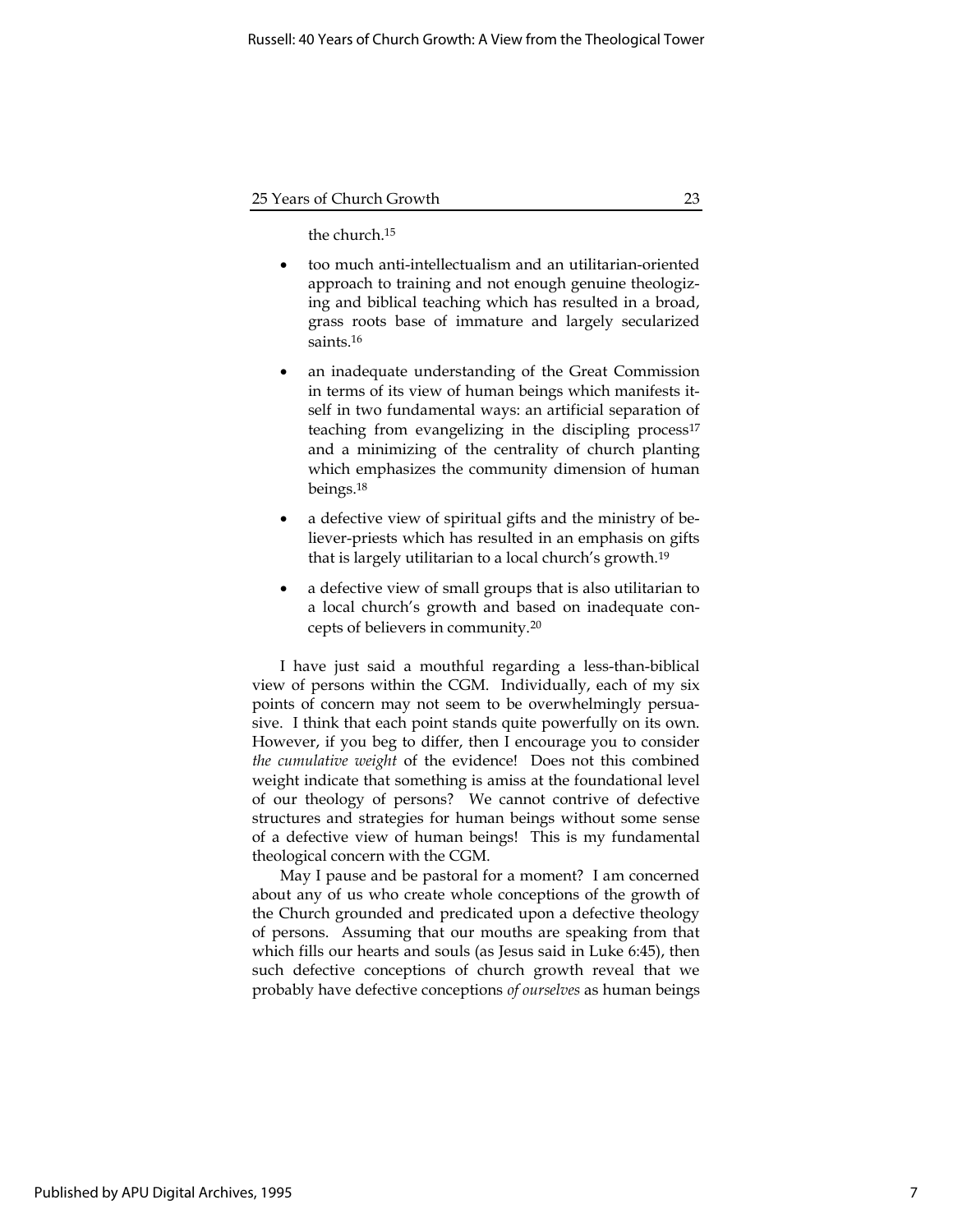bearing the image of God. I include myself in this category when I say that many of us who are the most aggressive leaders and shapers of our Christian communities are some of the most hurting and alienated members of our society. We are generally lonely, isolated, disciplined, obsessive, driven, success-oriented, and largely friendless males. For many of us, our souls are desperately dry and empty. This is the condition that Henri Nouwen has addressed so powerfully in his little book, In the Name of Jesus (subtitled "Reflections on Christian Leadership"):

I am not at all surprised that so many ministers and priests suffer immensely from deep emotional loneliness, frequently feel a great need for affectivity and intimacy, and sometimes experience a deep-seated guilt and shame in front of their own people. Often they seem to say, "What if my people knew how I really feel, what I think and daydream about, and where my mind wanders when I am sitting by myself in my study?" It is precisely the men and women who are dedicated to spiritual leadership who are easily subject to very raw carnality. The reason for this is that they do not know how to live the truth of the Incarnation. They separate themselves from their own concrete community, try to deal with their needs by ignoring them or satisfying them in distant or anonymous places, and then experience an increasing split between their own most private inner world and the good news they announce. When spirituality becomes spiritualization, life in the body becomes carnality. When ministers and priests live their ministry mostly in their heads and relate to the Gospel as a set of valuable ideas to be announced, the body quickly takes revenge by screaming loudly for affection and intimacy. Christian leaders are called to live the Incarnation, that is, to live in the body–not only in their own bodies but also in the corporate body of the community, and to discover there the presence of the Holy Spirit.<sup>21</sup>

It is not a new phenomenon that religious leaders would lose touch with themselves and with the general populace by valuing conceptions of growth and success over human beings. Jesus regularly crossed swords with the religious leaders of his day over this very issue: their shrunken theology of persons. In a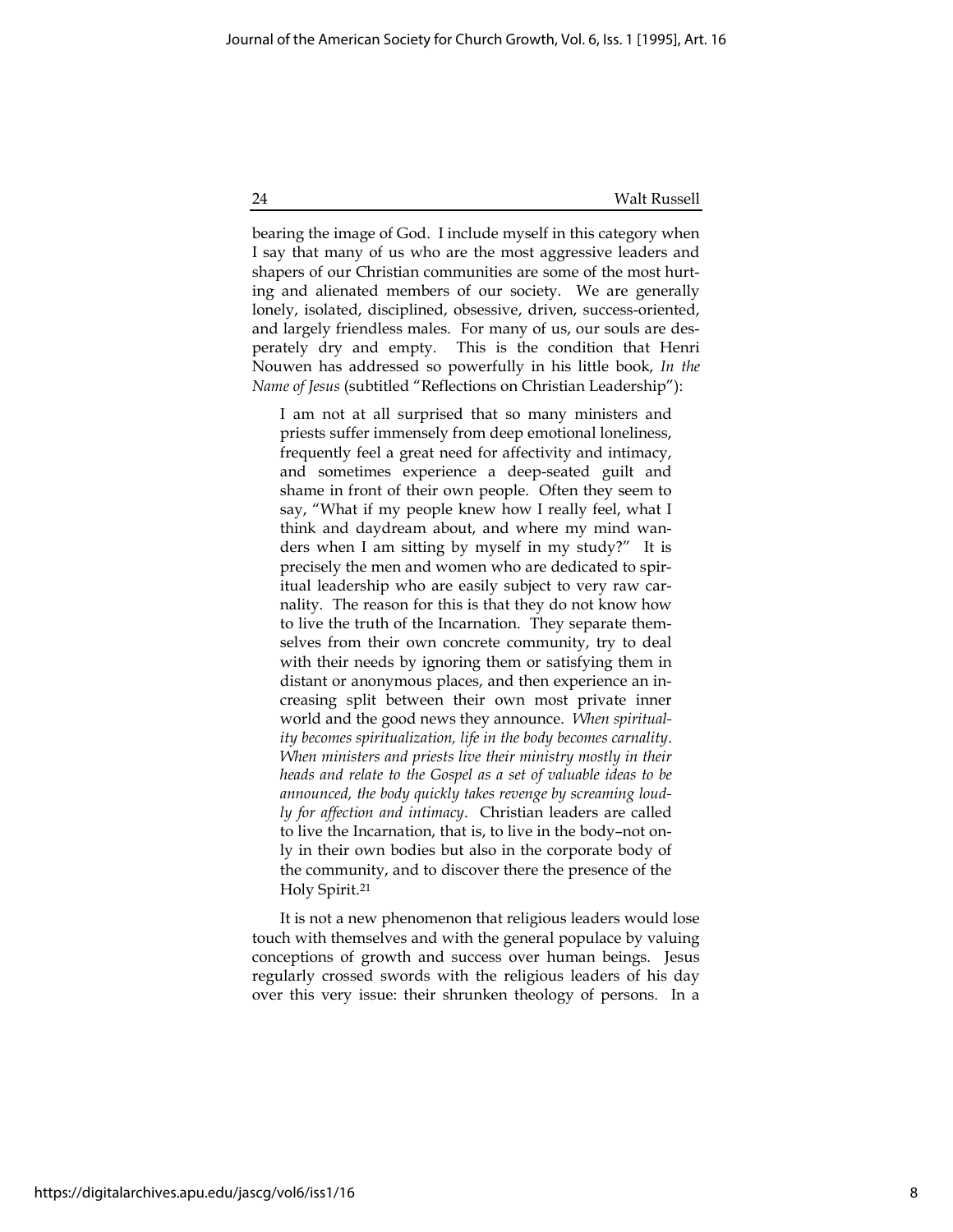remarkable passage in the New Testament, we read of a series of five escalating conflicts between Jesus and the scribes and Pharisees. This passage, Mark 2:1-3:6, is astoundingly significant because it underscores the great disparity between Jesus' theology of persons and the Pharisees' anthropology. In these five escalating conflict stories<sup>22</sup> we see the following:

- 1) In Mark 2:1-12, Jesus heals and forgives a paralytic of both his sins and his paralysis, but some of the scribes reason in their hearts against Him. They were more concerned about the possibility of their movement's rules being violated than about a suffering person being healed and forgiven.
	- Do we care more about maintaining our principles about Church Growth than we care about suffering, sinful human beings finding forgiveness, possibly in ways not anticipated by our movement's principles?
- 2) In Mark 2:13-17, Jesus calls Levi as a disciple and then eats with him and his friends, the sinners and taxgatherers; but the scribes of the Pharisees grumble to Jesus' disciples because they care more about the success of maintaining their table fellowship purity than about these outcast Jews following Jesus as disciples.
	- Do we value the purity of the "doctrines" of the CGM more than the joy of sinners following Jesus in ways that may make us uncomfortable?
- 3) In Mark 2:18-22, the disciples of both John the Baptist and the Pharisees questioned Jesus about why His disciples did not fast regularly as they did, thereby showing the priority of maintaining present movement practices over celebrating the Messiah's presence in their midst.
	- Do we glory in aspects of the CGM perhaps elevated to the level of dogma or ritual and miss the freedom of celebrating Messiah Jesus' presence in our midst in new, fresh ways?
- 4) In Mark 2:23-28, the conflicts escalate when the Pharisees criticized Jesus for His disciples picking off some heads of grain while walking through the grain fields on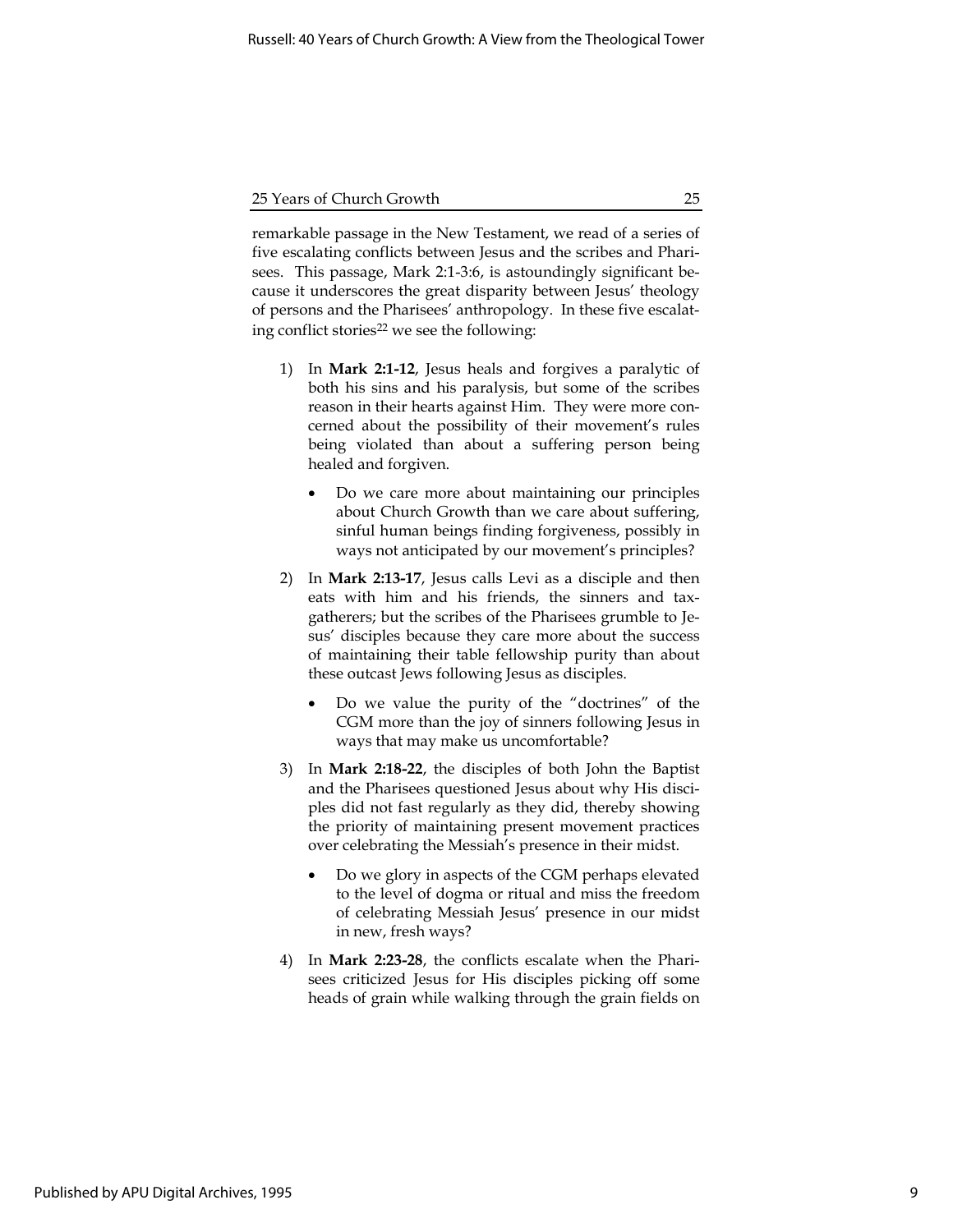the Sabbath. Again, these most influential grass roots religious leaders of Israel cared more about the success of their own religious enterprise than about the well-being of human beings. Jesus's rebuke is forever devastating to such a shriveled theology of persons: "The Sabbath was made for man, and not man for the Sabbath!"  $(2:27)^{23}$ .

- Do we believe that our Church Growth practices were made for man, or have we distorted them to where man is now made for our Church Growth practices? (i.e., the tail is now wagging the dog!)
- 5) In Mark 3:1-6, we see the climactic confrontation between Jesus and the Pharisees when He heals a man with a withered hand in a synagogue on the Sabbath. Again, the Pharisees valued the maintaining of their own standards of religious success more than they valued this poor, contorted human being. Jesus' response is remarkably instructive about His anthropology: "And after looking around at them with anger, grieved at their hardness of heart, He said to the man, 'Stretch out your hand.' And he stretched it out, and his hand was restored." (Mark 3:5; emphasis is mine).
	- Have we become so dogmatic about our CGM doctrines and so protective of our resulting careers that our hearts may have actually become hardened to our fellow human beings and we deserve our Savior's anger because of our callused state?

My fellow disciples of Jesus Christ, if I am accurate to only a small degree about our adopting a defective theology of persons from our Modernity-intoxicated environment, then this is an issue that must be rooted out. The danger is that this may be truly "a frog in the kettle" situation. $24$  It is something that we backed into and absorbed from our culture in incrementallyimperceptible degrees. However, the pot is still boiling and we are no longer green, but brilliantly red. But worst of all, we may have hindered the true work of the Kingdom of God at key points because we did not embrace and maintain our Savior's lofty view of our fellow human beings. If there is the slightest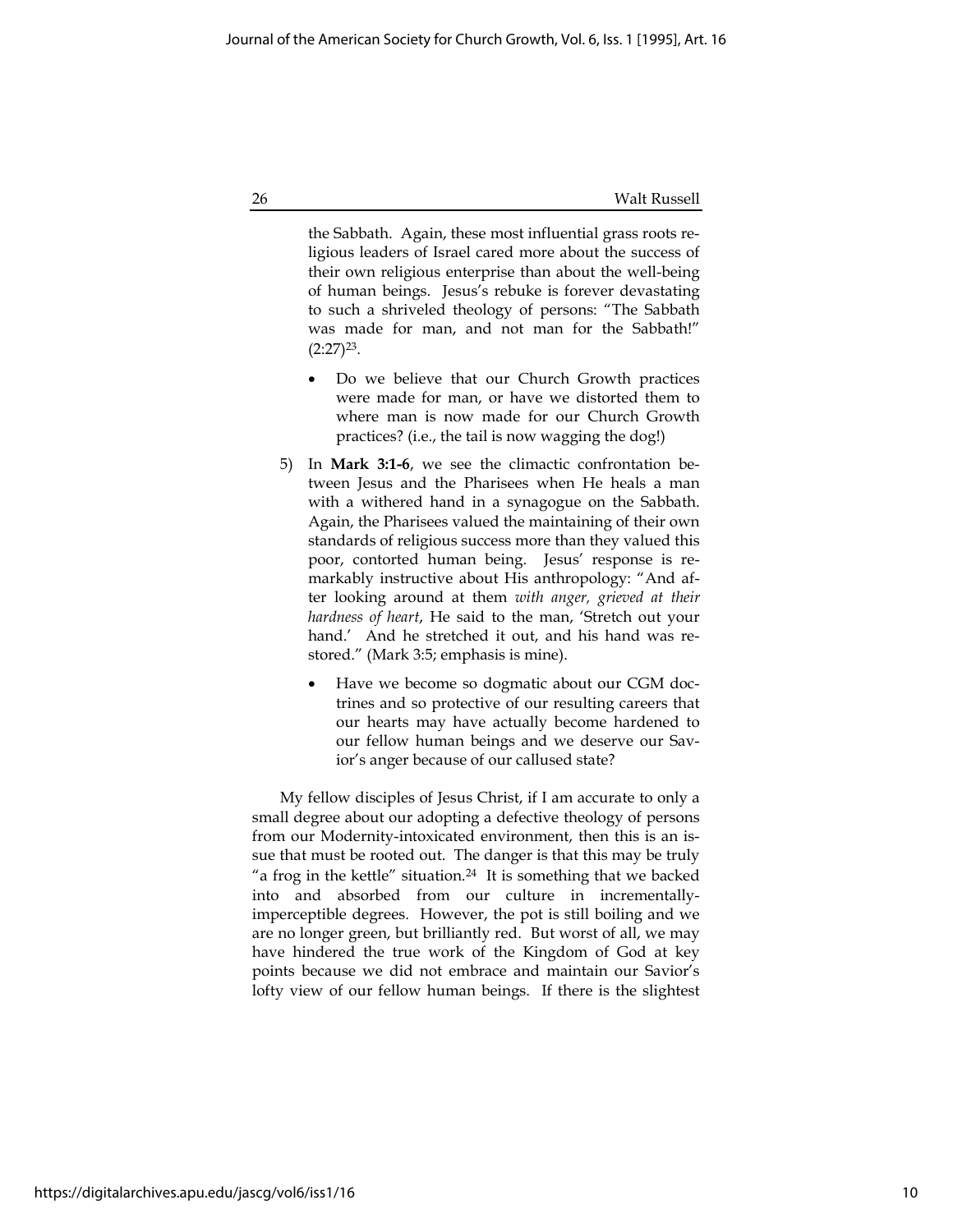possibility that this could be true, is not such a foundational issue as our theology of persons worthy of our profound inquiry and self-examination? I trust you believe that it is.

This brings me to my second theological concern about the CGM. I am persuaded that our defective theology of persons has led to a defective theology of leadership. Such a statement may seem contradictory at first because of my earlier praise of the CGM for its clarification of the mobilizing or catalyzing aspect of leadership in the Church. However, I am not now taking away with the left hand of sorrow what I formerly gave with the right hand of joy. Rather, I am making a distinction between the helpful contribution of one aspect of the leadership function and the defective overall theology of leadership in the Church that I have sensed in my interaction with the CGM.

What do I mean by "a defective theology of leadership"? Paralleling my first theological concern about a defective theology of persons, our theology of leadership is largely functionallydefined in terms of mastering certain skills and is modernityreductionistic from the lofty view of leadership found in the Bible. For example, the New Testament emphasizes the development of virtues in an elder or pastor's character and spheres of influence as the primary qualifiers for leadership. Nineteen of the twenty elder qualities in 1 Timothy 3 and Titus 1 focus on these virtues. Only one quality focuses on a skill: able to teach. In other words, if we wanted to be crassly quantifiable in our approach, we could say that 95% of the emphasis in determining who should lead should focus on a person's character. The remaining 5% of emphasis should be on the one skill of teaching the flock the Word of God. However, in our culture we regularly confuse skills and gifts with character and readily substitute the former for the latter when we look for a leader. I share the guilt in this tragic trade-off because I teach in a typical evangelical seminary where we have almost a total emphasis on skill acquisition and hardly any emphasis on character development. We have a shrunken theology of leadership in the Church that flows out of our shrunken view of humanity. Let me further illustrate my point.

One of the basic tenets of the CGM in recent years is that a church must have a single pastor or a senior pastor who spearheads the vision of the church and with whom seekers can identify. It has been observed that the world's twenty largest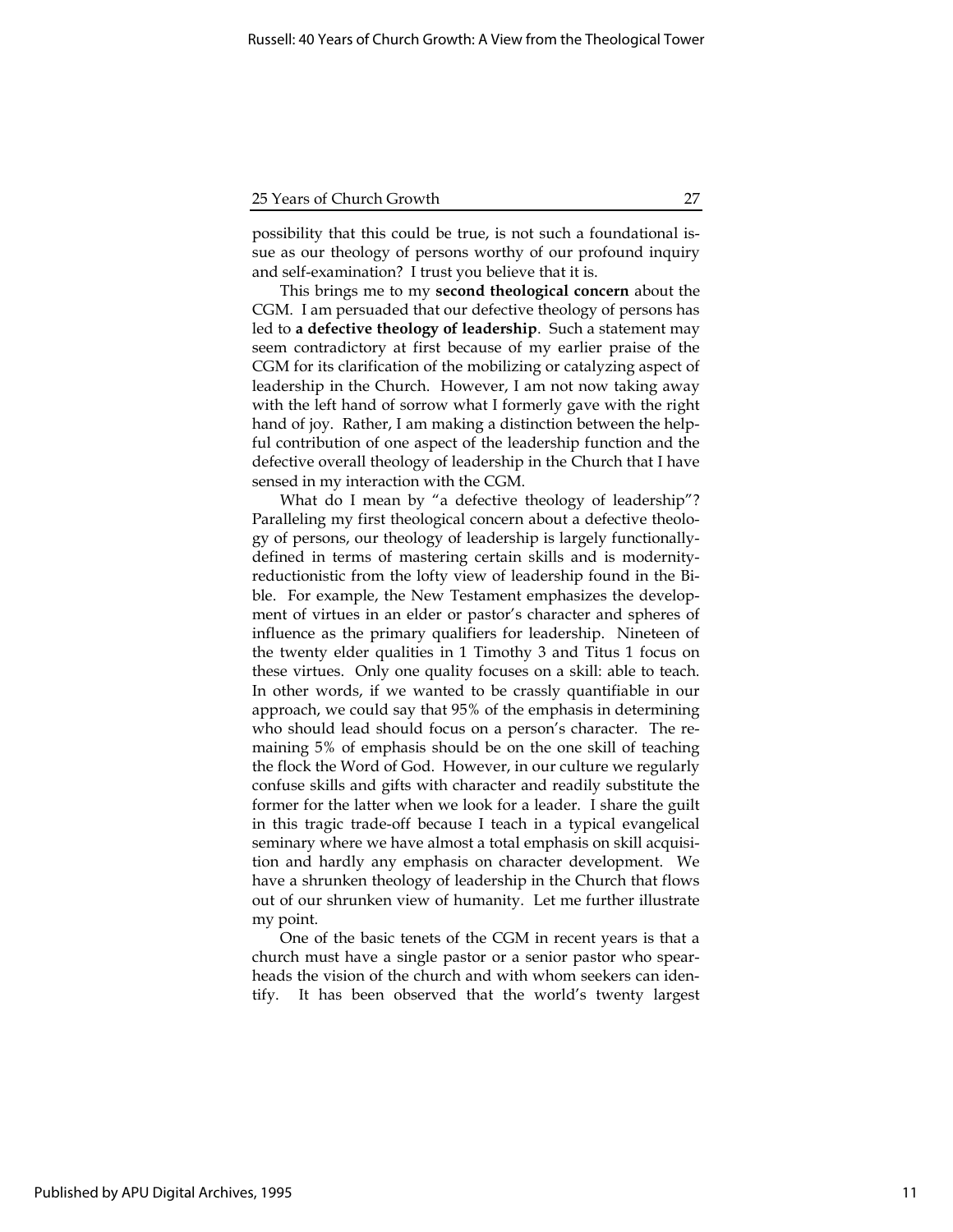churches manifest this pattern.<sup>25</sup> There have been books by CGM advocates that seek to equip pastors to be this kind of leader and manager.<sup>26</sup> In the popular CGM parlance, this type of leadership often has been referred to as "the Moses Model of Leadership." The parallel is that as Moses envisioned and led Israel to the Promised Land, so should the senior pastor cast the vision and lead his church to growth. Such a dynamic view of leadership has been attractive to many frustrated and defeated pastors. I applaud the ministry of encouragement that the CGM has had to countless pastors! Pastoral ministry is extremely difficult in North America in light of the unrealistic expectations for personal fulfillment that most people have. However, this leadership model is defective theologically and questionable ethically. May I explain?

Theologically, the Old Testament anticipates and the New Testament authenticates that there will be "the New Moses Leadership Model." Moses himself exhorts Israel in Deuteronomy 18:15 to expect a prophet like him who will come in Israel's future: "The Lord your God will raise up for you a prophet like me from among you, from your countrymen, you shall listen to him." The New Testament makes it clear that Jesus the Messiah is that prophet, the New Moses.<sup>27</sup> For example, in John 6:1-13 after Jesus performed the messianic miracle of feeding the five thousand in the wilderness and still had twelve baskets of barley loaf fragments left over, notice the response of the people:

When therefore the people saw the sign which He had performed, they said, "This is of a truth the Prophet who is to come into the world." Jesus therefore perceiving that they were intending to come and take Him by force, to make Him king, withdrew again to the mountain by Himself alone (John 6:14-15).

In other words, it is clear that the Moses model of leadership is, in fact, a New Testament phenomenon, but it is a leadership model that is filled by Messiah Jesus and Him alone! To speak of the Moses model of leadership and to apply it to a pastor or to any Christian leader is to usurp the role of the true New Testament Moses Model. This is a significant theological misunderstanding and an absolutely fallacious foundation for a popular leadership model in the Church. We can confidently put a "No Vacancy" sign in the window for the Moses Leadership Model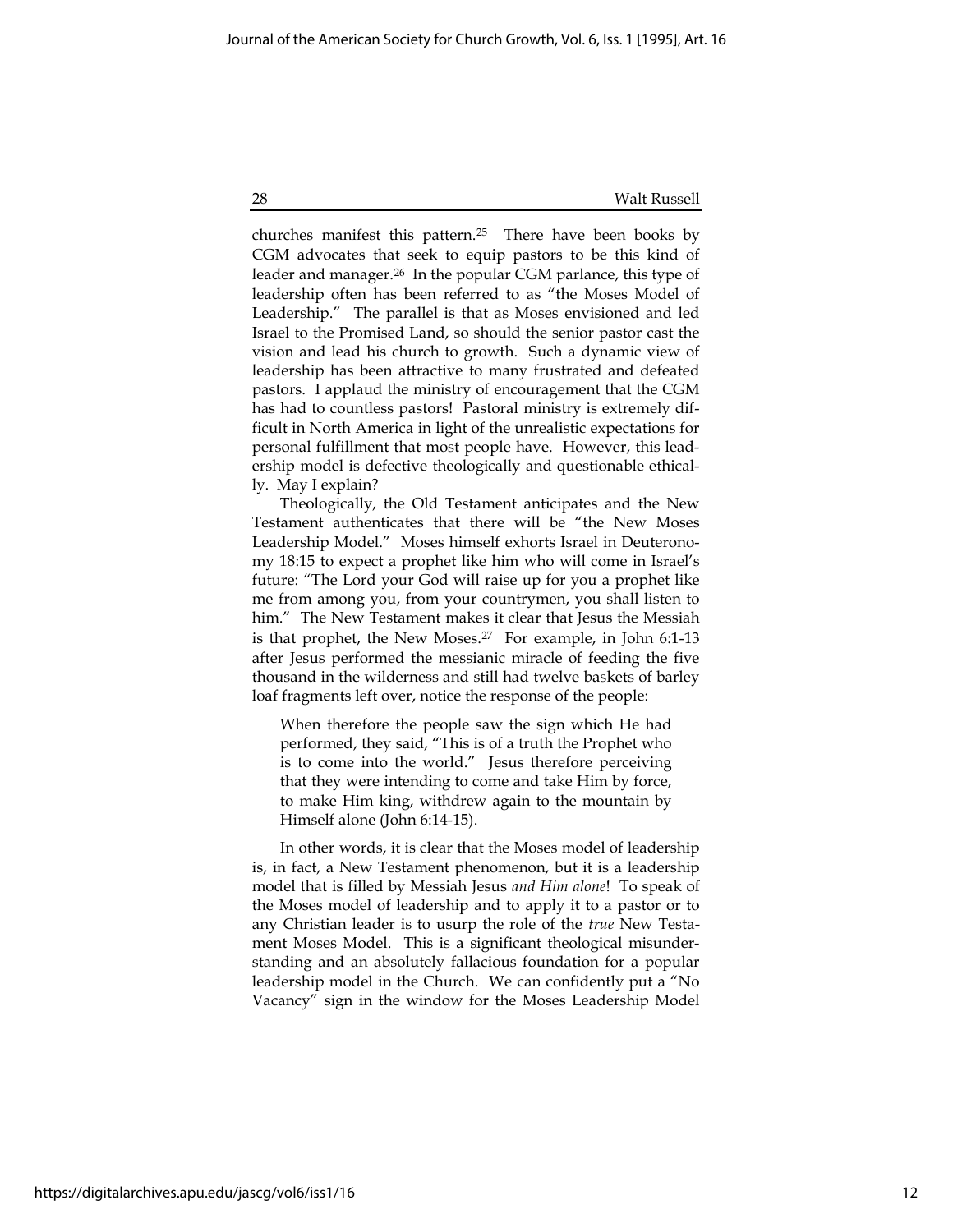room. It is occupied by Jesus Christ quite nicely, thank you, and no one else need inquire!

But there is more theological evidence to indict us on our defective theology of leadership. In addition to usurping Jesus' role as the New Moses, we have misunderstood His role as the Senior Pastor of each local church. Now this is a remarkable claim and it demands remarkable proof to validate it! Fortunately, five passages in the Old and New Testaments do that very thing. First, the Old Testament passage. Ezekiel 34 is a remarkable chapter within the exilic prophet Ezekiel's prophecies about Israel's past and future. Ezekiel, a prophetic contemporary of Jeremiah, experienced the exile and the destruction of Judah during his ministry. While in Babylon, he recorded Adonai Yahweh's "woe oracle" to the shepherds of Israel in Ezekiel 34:1-10. The prophet Ezekiel announces that Yahweh is taking away the shepherding of His people Israel from their present shepherds. The term "shepherds" normally included not only the political shepherds (kings) of Israel, but also the spiritual shepherds (the priests and prophets).<sup>28</sup> In Ezekiel 34 the focus is primarily upon the political shepherds (kings) of Israel. The Lord God removed them from tending His flock Israel because they neglected the needs of the flock in order to care for their own needs. They exploited God's people and let them be destroyed while profiteering off of them. Israel's shepherds stand under the judgment of God and He pronounces woe upon them as He also did in Jeremiah 23:1-8.

However, Ezekiel also brings a "blessing oracle" for God's flock in this chapter. The blessing is that Yahweh Himself will shepherd His people (vv. 11-24). The Lord God will search for and rescue His sheep by His own hand. He will do this by placing over them His designated ruler:

"Then I will set over them one shepherd, My servant David, and he will feed them; he will feed them himself and be their shepherd. And I, the Lord, will be their God, and My servant David will be prince among them; I, the Lord, have spoken" (vv. 23-24; emphasis is mine).

Under Yahweh's servant David, He will restore His flock to their land and rescue them from their plight by making "a covenant of peace" with them (v. 25; cf. Ezek 37:24) and gathering them from the nations and blessing their land (vv. 25-31). There-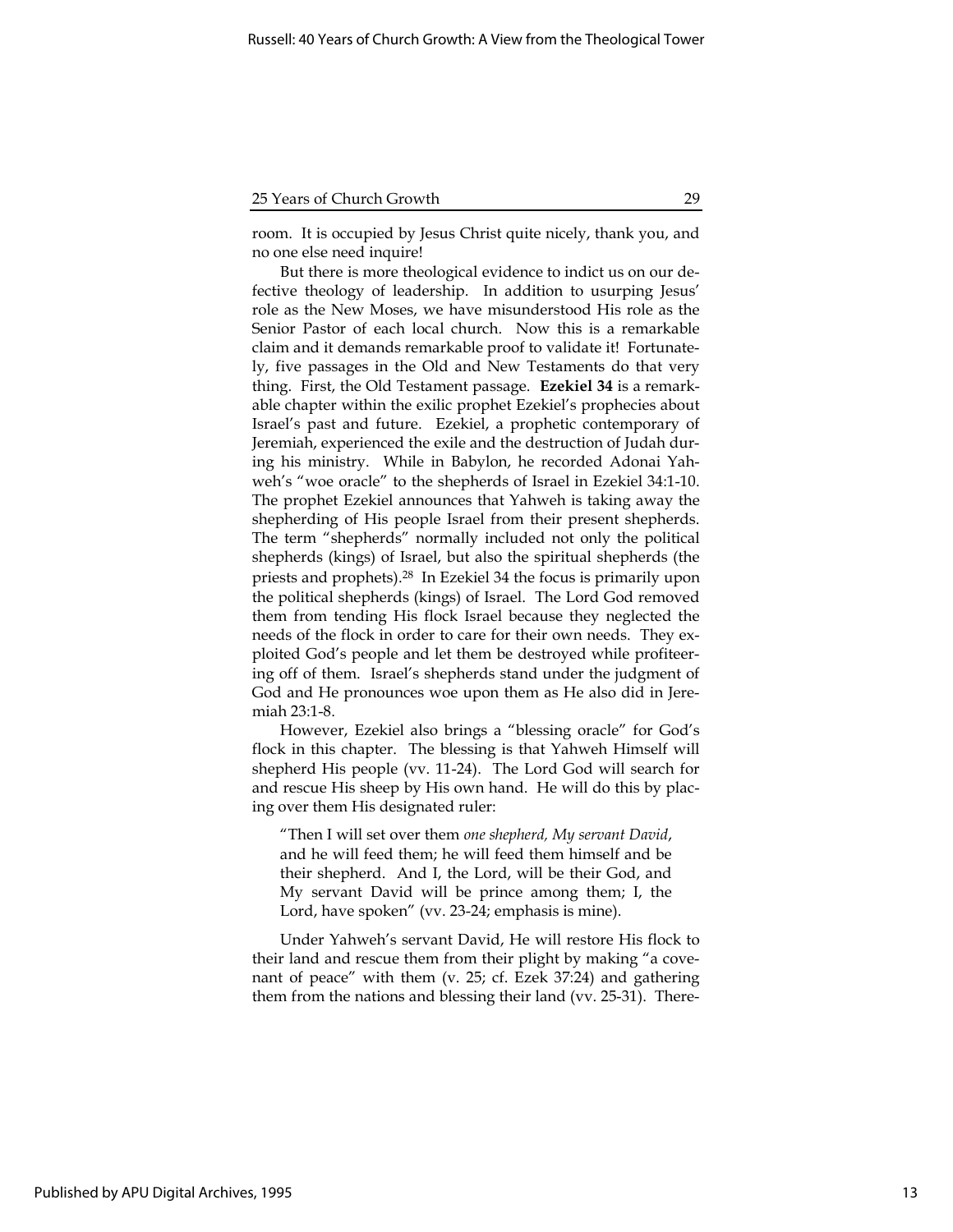fore, in this remarkable chapter of woes and blessings, the Lord God establishes His future pattern for the shepherding of His people.

From the New Testament perspective, it is quite obvious that Jesus of Nazareth is the greater David who is the One appointed by the Father to shepherd His people. We see this in four New Testament passages. First, in Matthew 9:35-38, Jesus expresses both the care of a true shepherd by going about the cities and villages and teaching, proclaiming the gospel of God, and healing every disease and sickness (v. 35). He also expresses the concern of Yahweh's shepherd as He observes the shepherdless flock:

And seeing the multitudes, He felt compassion for them, because they were distressed and downcast like sheep without a shepherd. Then He said to His disciples, "The harvest is plentiful, but the workers are few. Therefore, beseech the Lord of the harvest to send out workers into His harvest" (vv. 36-38).<sup>29</sup>

Secondly, in John 10:1-18, Jesus is more overt and claims that He is "the door of the sheep" and the only way of deliverance for them (vv. 7-10). Even more vividly, He claims, "I am the good shepherd; the good shepherd lays down His life for the sheep" (v. 11). In contrast to a hireling who flees when the wolf comes (vv. 12-13), Jesus will not flee because of His concern for the flock (v. 13b). As the good shepherd, He knows His own and lays down His life for them (vv. 14-15). He is the One designated by the Father to unify God's flock:

"And I have other sheep which are not of this fold; I must bring them also, and they shall hear My voice; and they shall become one flock with one shepherd. For this reason the Father loves Me, because I lay down My life that I may take it again. No one has taken it away from Me, but I lay it down on My own initiative. I have authority to lay it down, and I have authority to take it up again. This commandment I received from My Father" (vv. 16-18; emphasis is mine).

I suggest to you that Jesus' claim to be the Good Shepherd is the claim to be the Messianic Servant whom the Father has designated–fully authorized–to be the Shepherd of God's people.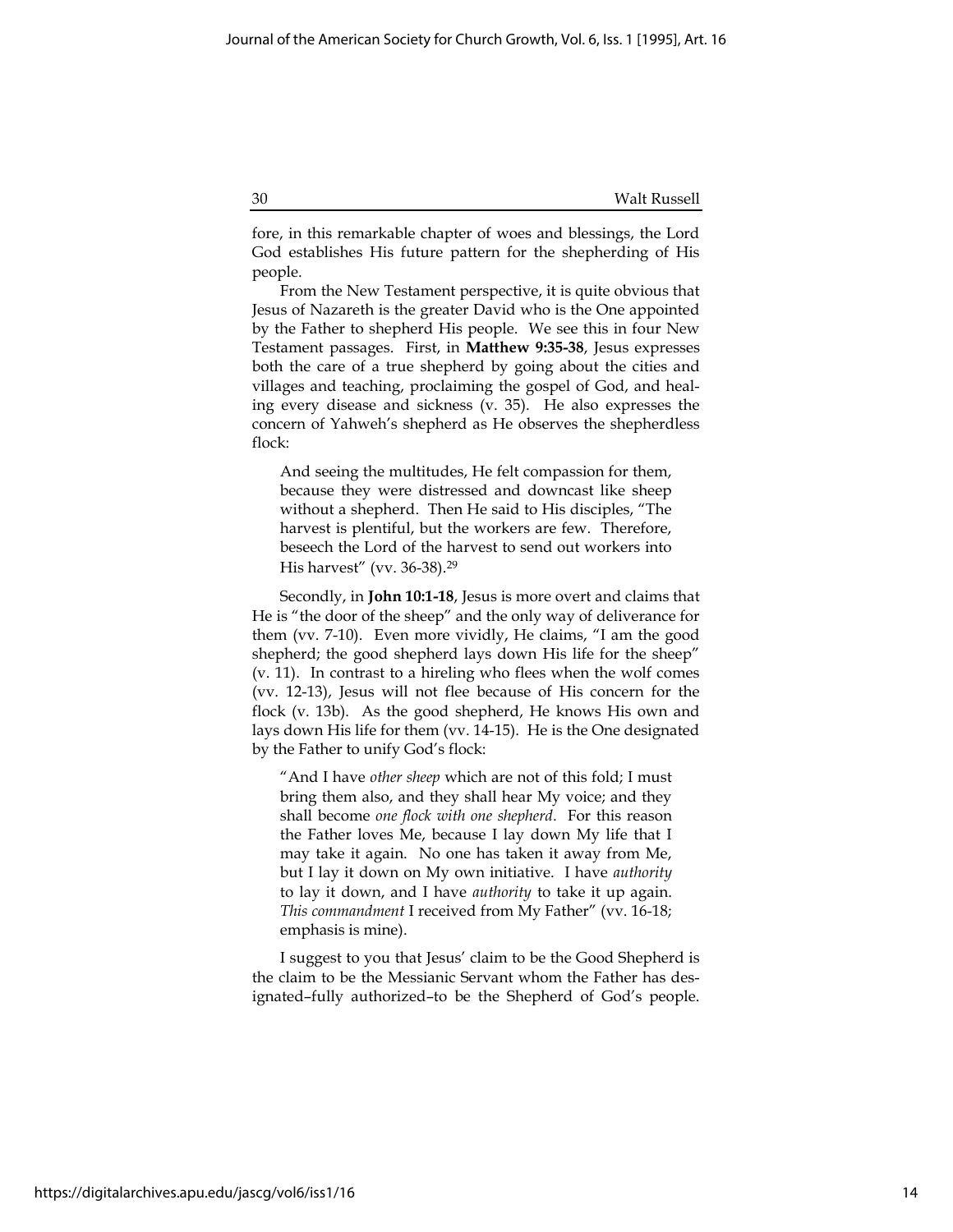This includes not only God's historic people Israel, but also the "other sheep which are not of this fold" which are to become "one flock with one shepherd" (John 10:16).<sup>30</sup> John 10:1-18 completes the theological loop begun in Ezekiel 34. God's shepherding of His people is fully delegated to the God-Man, Jesus the Messiah. He is the only One authorized to die for the flock and to rise again for the flock. What a God! What a Shepherd!

Our last two New Testament passages take the historical fact of Jesus' role as the designated shepherd of God's people and apply it in a pastoral manner to two groups of people within the church. In 1 Peter 2:25 the apostle applies Jesus' shepherding of our souls to those servants who are suffering unjustly at the hands of their masters: "For you were continually straying like sheep, but now you have returned to the Shepherd (poimhvn) and Guardian (ejpivskopo~) of your souls." In 1 Peter 5:4, Peter concludes his encouragement of the elders/pastors who are to shepherd the flock of God voluntarily, eagerly, and as examples (vv. 1-3) with a word about Jesus' shepherding: "And when the Chief Shepherd (ajrcipoivmhn) appears, you will receive the unfading crown of glory."

I have sought to validate in this long biblical chain that Jesus the Messiah is truly the Shepherd of not only the whole (universal) flock, but also each local expression of the whole flock. Do you believe this? Do you believe that the risen, ruling Messiah Jesus is truly the Chief Shepherd–the Chief or Senior Pastor–of each local flock?<sup>31</sup> I believe that this is the Bible's teaching. But I also believe that it has been covered over by our mystical, ahistorical view of the Risen Christ's present ministry. What the Old and New Testaments proclaimed as Messiah's very specific shepherding ministry in space-time history, we have turned into "mystical mush"! We talk about Jesus being the Chief Shepherd of the Church and it becomes cosmic fuzziness in our hands! One can hardly recognize the reigning, ruling Messiah in our theologies because we are functionally so man-centered and theologically so mystical. With our hollow view of Messiah Jesus' shepherding of the Church, we can easily move to fill the vacuum with our own conceptions of leadership. We end up with Senior Pastors and pastors of every type who functionally fulfill the role that God has only delegated to the Messiah. We usurp our habitation as undershepherds and encroach upon the God-Man's authority as the Overshepherd.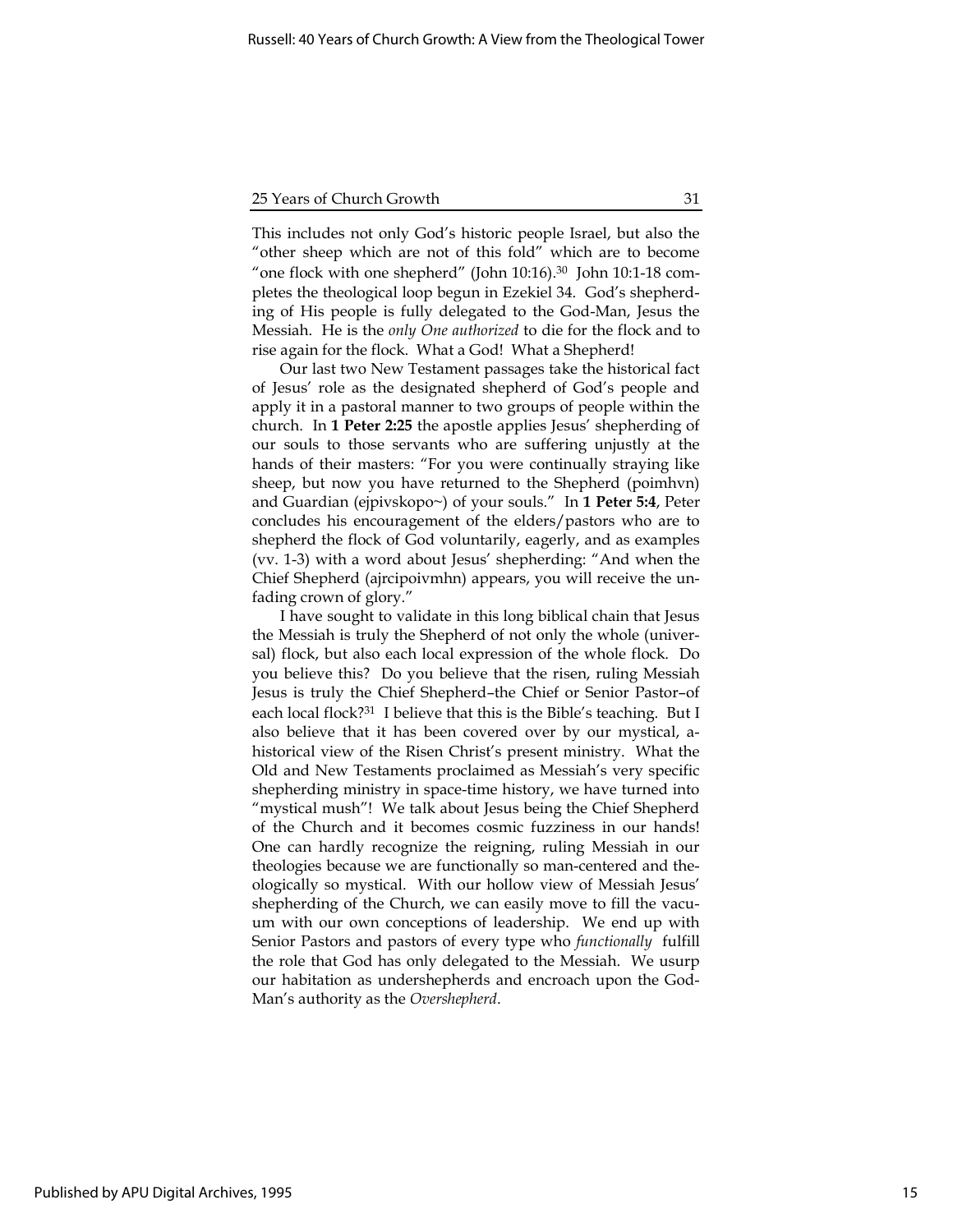By inappropriately elevating the role of undershepherds with titles like "Senior Pastor" or "the Moses Model of Leadership," we ironically devalue them. We stake our claims on turf that belongs solely to Another and thereby diminish the land that we are supposed to inhabit. We glorify alleged qualities of leadership that are many times simply man-centered, fleshly strategies contrived to glorify ourselves. We miss so very often the central qualities that should characterize godly undershepherds and true leaders of God's flock: a humble, tender heart that hears the Chief Shepherd's voice and carries out His will. We have a defective theology of leadership that all too often results in the flock looking for something from their undershepherds that only the Chief Shepherd could give them. Sadly, many times our theology of leadership actually encourages this wrong focus. I believe that we need significant re-theologizing in this area of our ecclesiology.

Does this mean that there is no room for visionary leadership in the Church? Not at all! In fact, a significant leadership crisis seems to be emerging at this very moment in evangelicalism. However, what these biblical passages establish is the nature of strong, visionary leadership that is biblical. Jesus explicitly said that we were not to lead in the Church like the Gentiles (pagans) lead in the broader culture (Matt 20:20-28; Mk 10:35-45). Strong, visionary Christian leadership is to be under our true leader, Jesus the Messiah, and is to be humble and servant-like to the Body of Christ (Matt 20:26-28; Mk 10:43-45). Our profile is that we lead from among God's people (e.g., Acts 20:28; 1 Peter 5:1a). We lead in light of Messiah's vision for our local body as reflected in the gifted members He has given our local congregation and the collective heart and passion for ministry this flock possesses. The vision and passion of the leader(s) are therefore informed by the personality of the flock and tempered by the resources our Messiah has graciously given to the congregation. Such a view of strong visionary leadership is radically different from the CEO model that many American Christians indiscriminately have adopted from the American business community. The context for leadership is not the business community, but the people of God. However, by training pastors to be CEO's, we ironically end up training them to lead in exactly the same way as the "Gentiles" lead!32 Such are the tragic payoffs of a defective theology of leadership.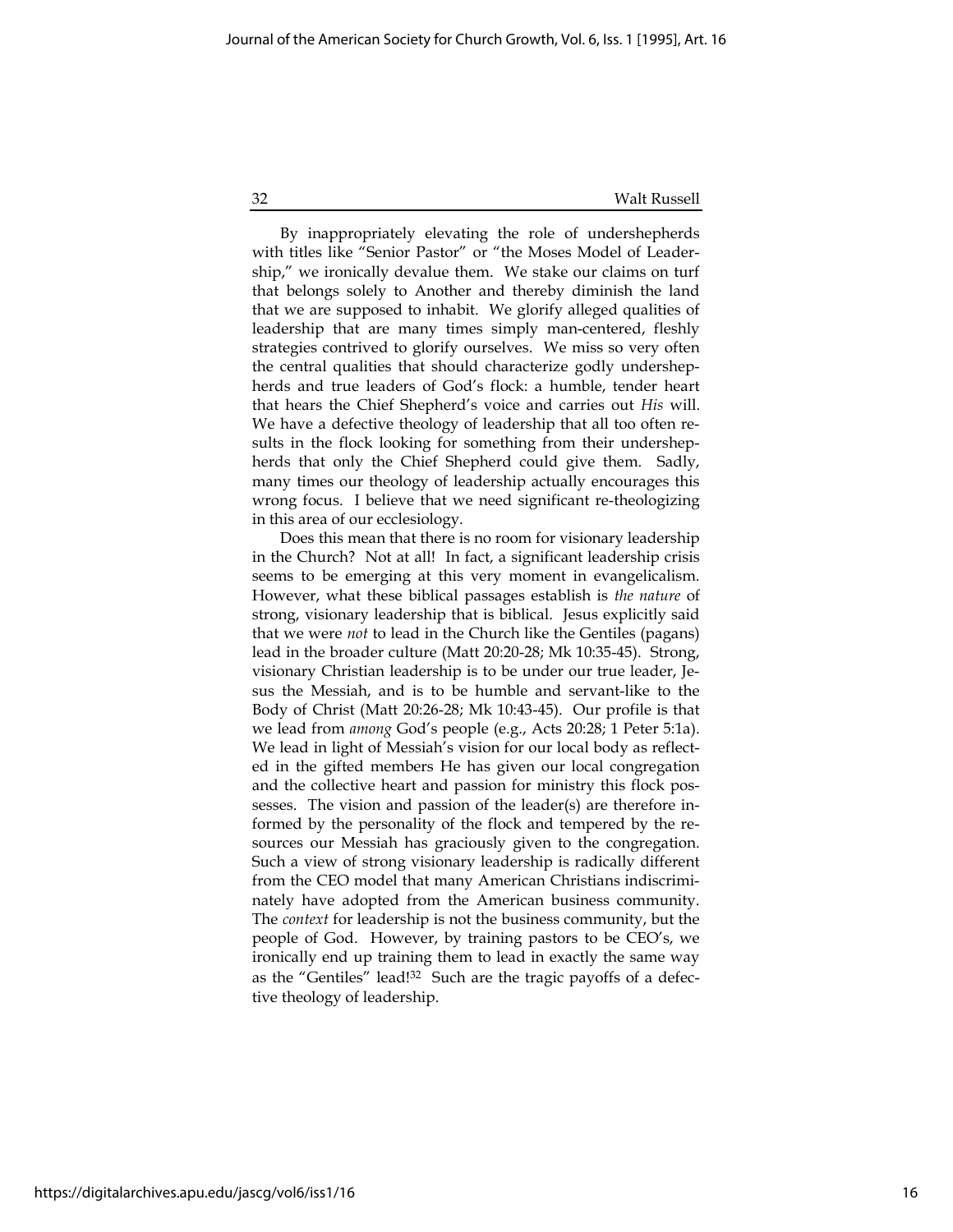Additionally, there is also a very important ethical dimension to our theology of leadership that I have never heard discussed. I would like to suggest it to you briefly for your consideration. If it is true, then we all have some very significant rethinking to do in our respective ministries. If there is the possibility that we have a defective anthropology which also has spawned a defective theology of leadership, then it may also be true that we have attracted Christian leaders and pastors with a defective anthropology. In other words, they would sense an affinity to the teachings of the CGM because some of the movement's defective underpinnings would resonate with their own defective underpinnings. Even more dangerously, the CGM would be giving them techniques and methodologies that would serve as a short term fix. Specifically, in the short term they would be encouraged to master certain skills and effective ministry approaches rather than develop essential godly virtues over the long term. Not that it has to be an either-or choice, but human nature is such that we are very vulnerable to the easier and the shorter road. However, this is counter-productive to the Kingdom of God over the longer stretch because we undercut the process of developing leaders who are continuing to be transformed by the Spirit of God in areas of deceptive fleshliness.

Ethically, I am appealing to the CGM for a greater moral sensitivity to the *instrumental evil* that is likely to result in a given environment by dispensing tools that are will probably be misused by a certain group. This may be akin to giving a recovering alcoholic a wine-making kit for Christmas or offering a recovering gambling addict pastor a job as a chaplain in a Las Vegas casino! While the acts of giving the wine-making kit or offering the casino job may not be unethical, in and of themselves, the likelihood that evil could result from these actions must also be considered as a part of the moral reasoning. I would suggest to you that the spiritual, emotional, and psychological immaturity of many of the younger leaders in our evangelical communities makes it highly likely that they will misuse in a utilitarian manner many of the pragmatic tools of the CGM.<sup>33</sup> This probable misuse must be factored into the decision-making of the leaders of the CGM. You must be looking beyond the short term, immediate results that your training may give these young leaders and also be considering the long term negative effects that may likely result in their lives and in the lives of those to whom they minister.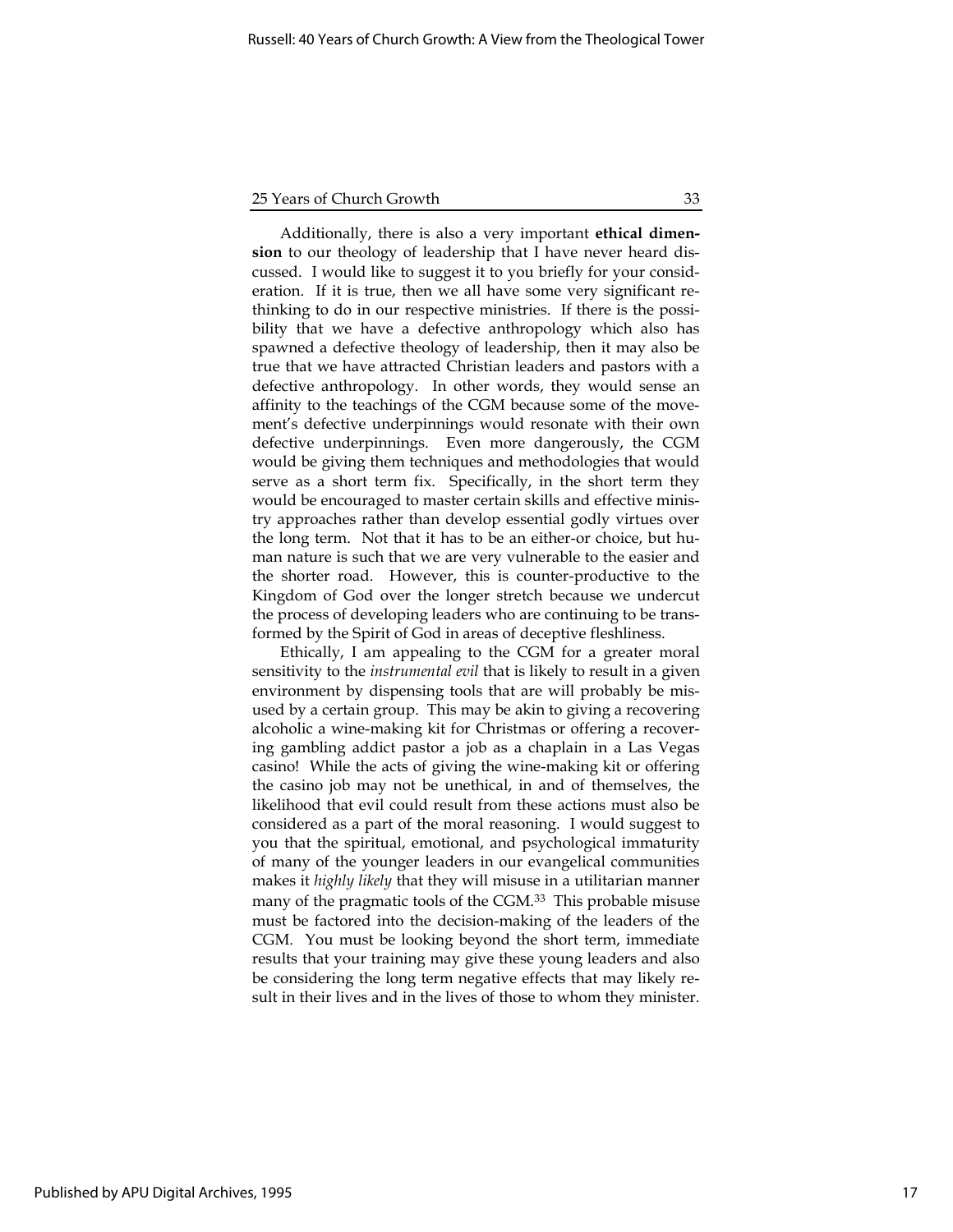This demands moral reasoning that sees beyond the immediate and meaningfully considers the likelihood of how people will use the training we offer them. But the healthy growth of the Church demands such ethics.<sup>34</sup> Addressing a defective theology of leadership also demands such ethics.

Let me share very briefly my third and final theological concern about the CGM. It flows out of the first two concerns of a defective theology of persons and a defective theology of leadership. This final concern is that the CGM also has a defective theology of community. In other words, we have a shrunken sense of what the people of God are like in their corporate state. Frankly, it is impossible to separate our theology of the Church collective from our theology of persons and our theology of the leaders who shape them into communities. However, let me attempt to develop this logical conclusion from the previous two concerns.

Several disciplines within the university, most notably Sociology, have been asserting for several years that we are experiencing what is being called "the communitarian crisis in the modern western world."<sup>35</sup> At a popular level this has given rise to such books as Habits of the Heart by five American sociologists who studied individualism and commitment in American life.<sup>36</sup> The concern of the broader academy is that we are rushing headlong into the disintegration of society as we have known it because of the loss of the commitment to community and the loss of the basic skills necessary to maintain community. Much of this pivots around the changing sense of what defines "the self" in Western society.<sup>37</sup> While there has been an ongoing change in the definition of "the self" in the West since the collapse of feudalism, it was greatly speeded up during the Enlightenment. Finally in the twentieth century, we have seen very radical and disturbing changes in the conception of selfhood. In a brilliant depiction of this phenomenon, historical psychologist Philip Cushman has asserted that now the self is empty in Western society: 38

Many authors have described how the bounded, masterful self has slowly and unevenly emerged in Western history. This is a self that has specific psychological boundaries, an internal locus of control, and a wish to manipulate the external world for its own personal ends.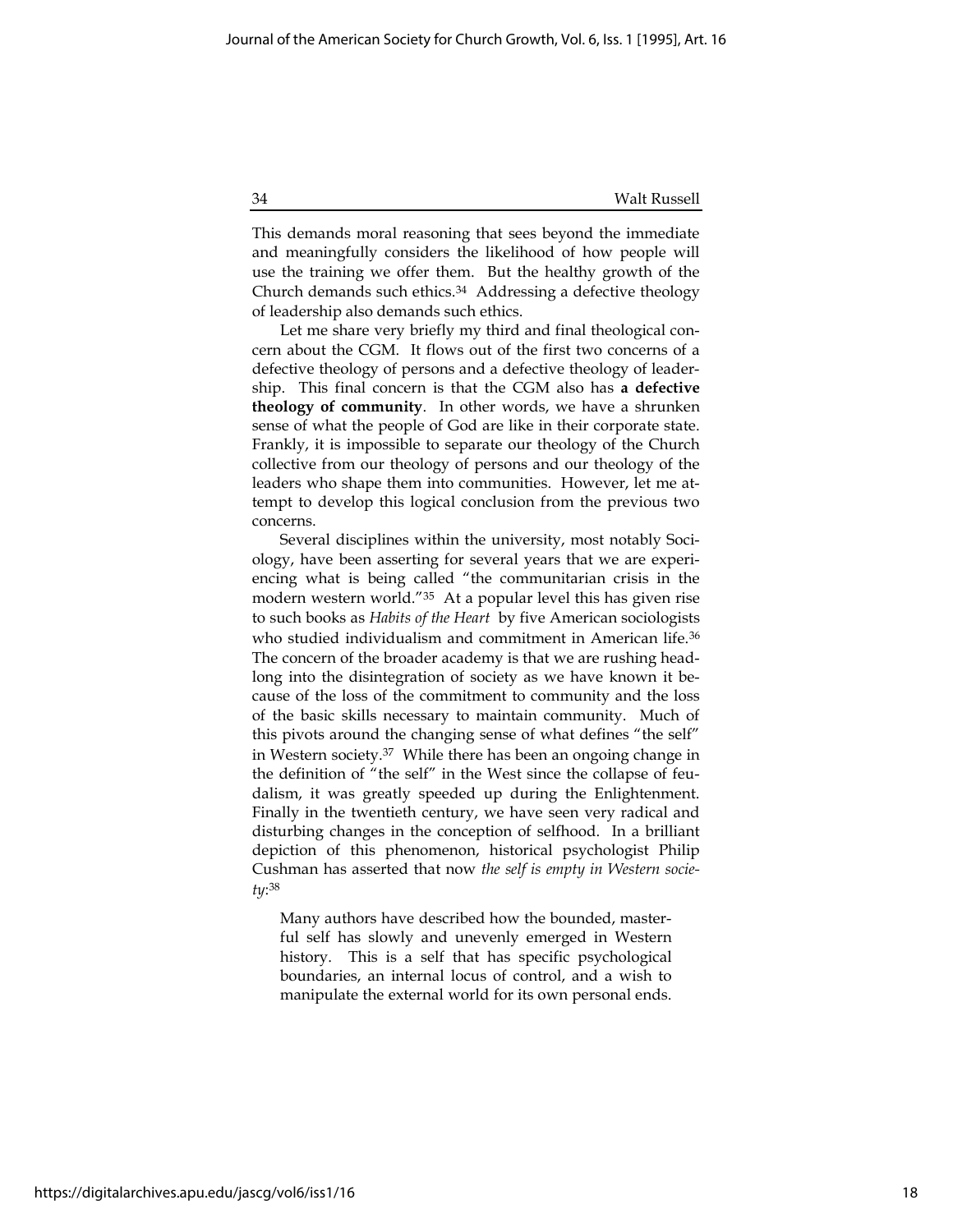I believe that in the post-World War II era in the United States, there are indications that the present configuration of the bounded, masterful self is the empty self. By this I mean that our terrain has shaped a self that experiences a significant absence of community, tradition, and shared meaning. It experiences these social absences and their consequences "interiorly" as a lack of personal conviction and worth, and it embodies the absences as a chronic, undifferentiated emotional hunger. The post-World War II self thus yearns to acquire and consume as an unconscious way of compensating for what has been lost: It is empty.<sup>39</sup>

I share these glimpses of the research of sociologists, philosophers, and psychologists to envision you about the deeper level that our evangelical discussions should be taking place. These phenomena of the empty self and the loss of community in Western society have enormous ramifications for us as Christians, in general, and for the CGM, in particular. However, there are few profound analyses of this landscape by evangelicals. Quite honestly, most of our analyses have been unspeakably superficial and have spawned strategies that have probably exacerbated the problems more than they have relieved them.

In other words, I am naive enough to believe that we should love and respect persons more than any other humans and therefore should have expertise in building profound, healthy communities more than any other groups. However, we persist in offering remarkably trite solutions to the problems, even compared to radically secular groups! Oh, we are sophisticated in the technologies of ultra-modernity (or postmodernity), but this is a large part of the difficulty! The tragedy is that this is where the cows come home with our shrunken theologies of persons and leaders. We end up empowering leaders who are incredibly alienated persons, most who have never experienced any meaningful sense of community in their own lives. Therefore, these dear bruised and battered persons have absolutely no sense of how to nurture and foster community among the people of God. Rather, they approach the church functionally and attempt to arrange the saints in ways that will meet their own needs as leaders. Then we come along and give them strategies for the growth of their Christian communities that are, quite frankly, too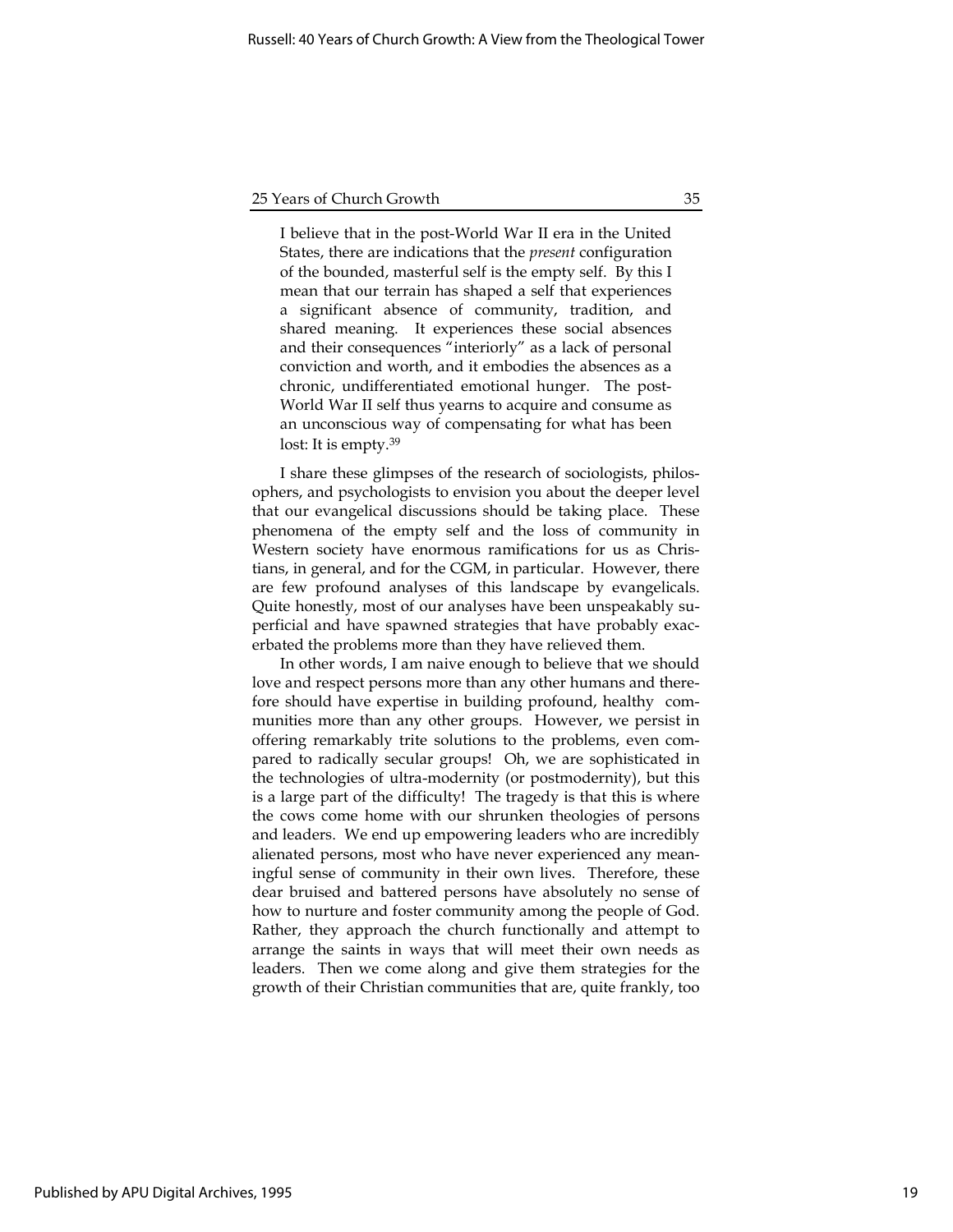trivial to be true! Rather, our strategies may well be deepening the sense of alienation and lostness at both the individual and group levels of our Christian communities. This should not be!

In the place of our superficial solutions, I beg you to seek to recapture the profound richness and complexity of how the Body of Christ is to be functioning. The whole of our communities is to be far greater than the sum of our parts. We are far more than a confederation of autonomous individuals, each with an agenda focused on personal fulfillment. We must go well beyond the view of community that is seen through the eyes of alienated moderns. Therefore, we need a theology of Christian community that leaves room for the Spirit of God to move among us and to engender a rich, full sense of our connection to God and to one another as His people. Instead of creating loose bundles of individual sticks, we need to be growing redwoods! But to grow redwoods, we need a theology of redwoods. We need a biblical theology of Christian community. What an incredibly crucial area to begin to study together!

#### Conclusion

I fear that I may have been too negative in my theological evaluation of the CGM and that you may have anticipated that my conclusion is, "Just blow the thing up and start over!" Nothing could be further from the truth! Rather, I have one very positive, simple, and straightforward conclusion. It is this:

We need to work together as colleagues from various disciplines in order to study and strategize about the growth of the Church and the worldwide advancement of the Kingdom. As we have done today, we need to dialogue face-to-face as biblicists/theologians and CGM experts. Those of us who have criticized you need to repent of our "hiding and hurling" approach where we first inform you of our concerns in a Christian book. We need to work together to underscore the CGM with better theology and a richer connection to the Word of God. As fellow members of the Body of Christ, we must stand together against the fragmentation of knowledge that has flowed out of the Enlightenment. This demands that we stop practicing our respective disciplines with a ghetto mentality. Instead, we must work together in an interdisciplinary manner as we combine our diverse spiritu-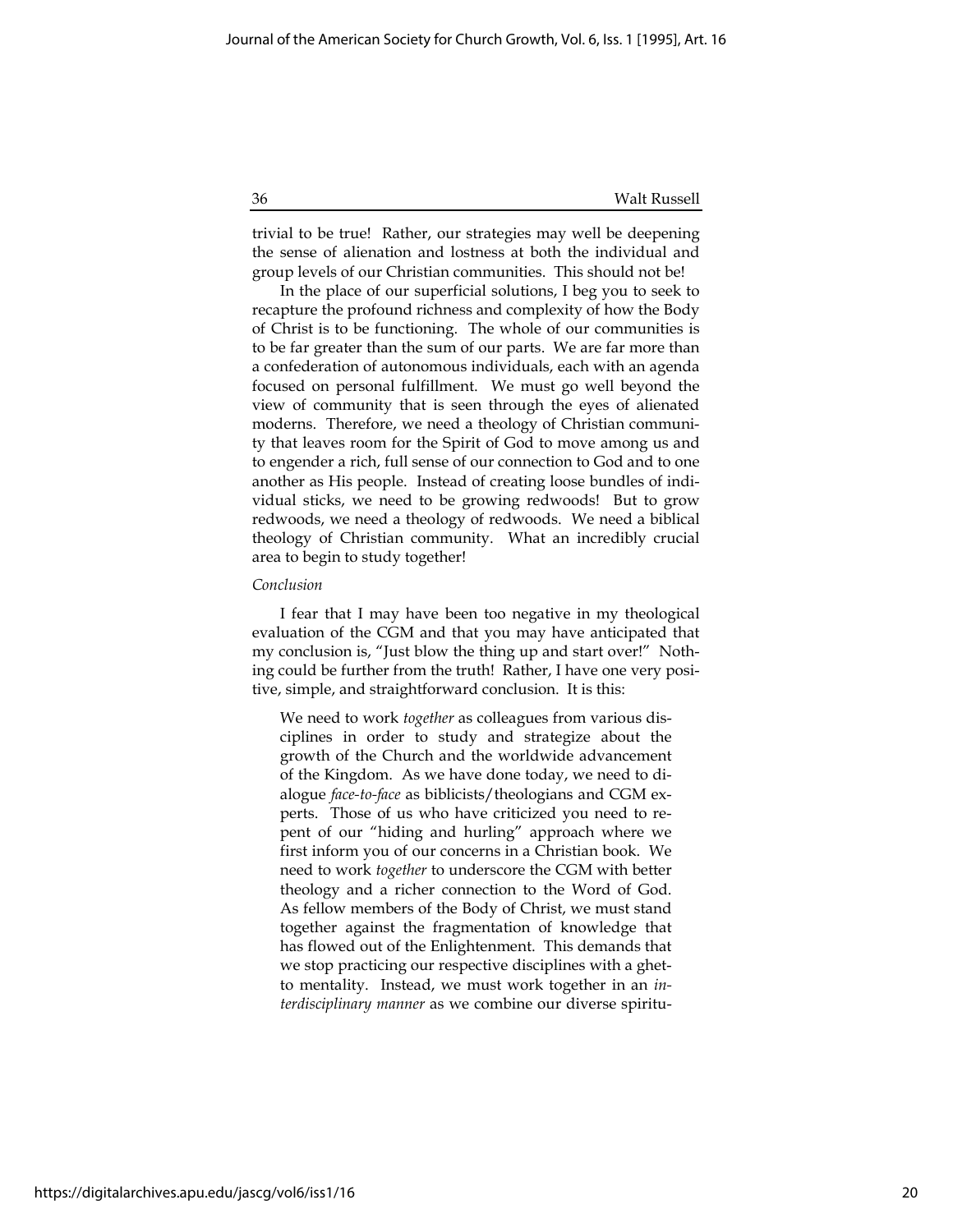al gifts. One of our chief aims must be to showcase that our knowledge is profoundly unified under the headship of our Chief Shepherd, the Lord Jesus Christ. Therefore, I challenge you to have the courage to enrich and deepen the CGM by colaboring with those of us who have criticized you. Should the Lord tarry, why cannot the next forty years of the CGM be characterized by a more mature cooperation within the Body of Christ? Come, let us reason together to the glory of God!

#### Writer

Russell, Walt: Address: Talbot School of Theology, Biola University, 13800 Biola Ave., La Mirada, CA 90639. Title: Director, Biblical Studies and Theology Division. He earned a B.S. degree in Business Administration from the University of Missouri, a Th.M. degree in Christian Education and New Testament from Dallas Theological Seminary, an M.A. in New Testament Theology from St. Mary's Seminary and University, and a Ph.D. in Hermeneutics and Biblical Studies from Westminster Theological Seminary.

#### **NOTES**

1. William J. Abraham. The Logic of Evangelism (Grand Rapids, MI: Wm. B. Eerdmans, 1989), 70. Abraham calls this "a kind of hang-glider effect" when evaluating the CGM and "attempting to hover above a vast body of material and controversy and arrive at a broad judgment about its merits."

2. For example, the insightful work of J. Robert Clinton, The Making of a Leader (Colorado Springs, CO: NavPress, 1988).

3. Comments by Leighton Ford in the Foreword to The Making of a Leader, p. 9. Ford has also described the baby boomer generation as a generation that maintains what its parents created, rather than pioneering new areas (Chapel Message at Talbot School of Theology, Biola University, September 12, 1995).

4. Dining with the Devil: The Megachurch Movement Flirts with Modernity (Grand Rapids, MI: Baker Books, 1993) and edited with John Seel, No God But God (Grand Rapids, MI: Baker Books, 1992).

5. Ashamed of the Gospel: When the Church Becomes Like the World (Wheaton, IL: Crossway Books, 1993).

6. Selling Jesus ((Downers Grove, IL: InterVarsity Press, 1992).

7. The Evangelical Forfeit, Can We Recover? (Grand Rapids, MI: Baker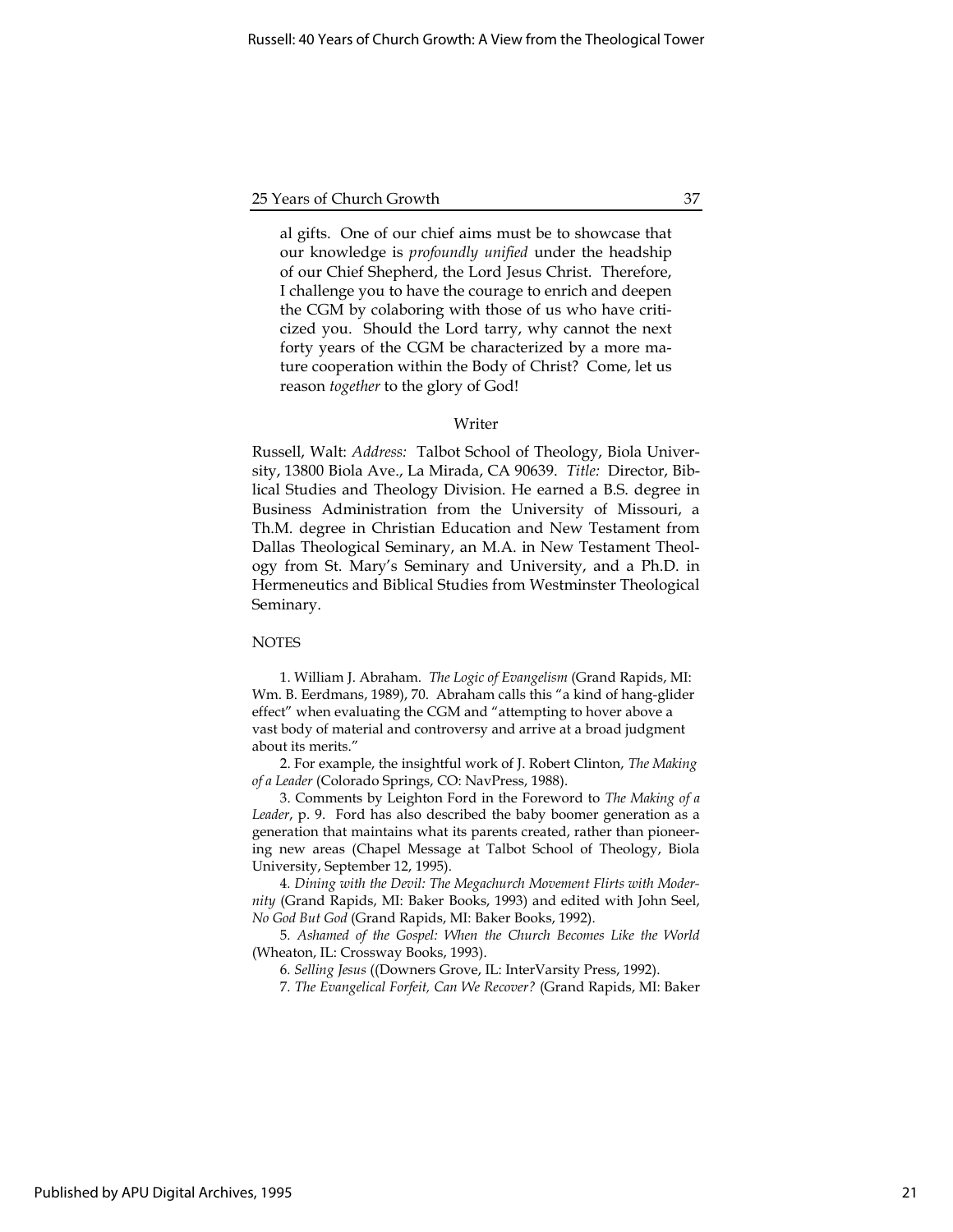Books, 1993).

8. Ultimate Church: An Irreverent Look at Church Growth, Megachurches, and Ecclesiastical 'Show Biz' (Grand Rapids, MI: Zondervan, 1991).

9. Power Religion: The Selling Out of the Evangelical Church (Chicago: Moody Press, 1992).

10. The text of this address was reprinted in Church Growth Today, Vol. 10, No. 2 (1995) pages 1-3.

11. Vaughan, "Offense to the Cross?," page 2.

12. For example, Sidney H. Rooy, "The Concept of Man in the Missiology of Donald McGavran: A Model of Anglosaxon Missiology in Latin America," Westminster Theological Journal 37 (1974-75) 172-205. Rooy summarizes his lengthy criticism in the following manner:

The lack of clarity in McGavran is the result of an inadequate biblical theology of man in his relationship to God, the cosmos, and his fellow man. The tendency in his anthropology and in his ecclesiology to consider the Church as an aggregate of spiritual, redeemed individuals and the Church of Christ as a group of units, does not do justice either to the uniqueness of man as the image of God or to the essential unity of the Church (202).

13. Palm Springs, CA: Ronald N. Haynes Publishers, Inc., 1981. Original English edition, Exeter, UK: The Paternoster Press, 1959. See also the excellent theological work by Anthony A. Hoekema, Created in God's Image (Grand Rapids, MI: Wm. B. Eerdmans, 1986). Additionally, see the helpful work by Ronald B. Allen, The Majesty of Man. The Dignity of Being Human (A Critical Concern Book; Portland, OR: Multnomah Press, 1984).

14. For example, the language used by some churches for the pastoral position of including new members in the body sounds strangely like plant and animal physiology: "Director of Assimilation." Also the language of Carl F. George in his description of the leaders of the metachurch model sounds eerily like the unknown variables "X, C, D, and L" in an algebraic equation (Prepare Your Church for the Future [Grand Rapids, MI: Fleming H. Revell, 1992] 119-149). Is this the kind of language we should use when referring to those in the image of God? This kind of language gives credence to the criticism that the CGM has helped to move North American Evangelicalism from using methodologies that reflect "Early Modernity" to methodologies and technologies that evidence "Ultra-Modernity" or even "Post-Modernity." For a broad backdrop to this discussion, see George Marsden, "Evangelicals, History, and Modernity," in Evangelicalism and Modern America, George Marsden, ed. (Grand Rapids, MI: Wm. B. Eerdmans, 1984) 94-102.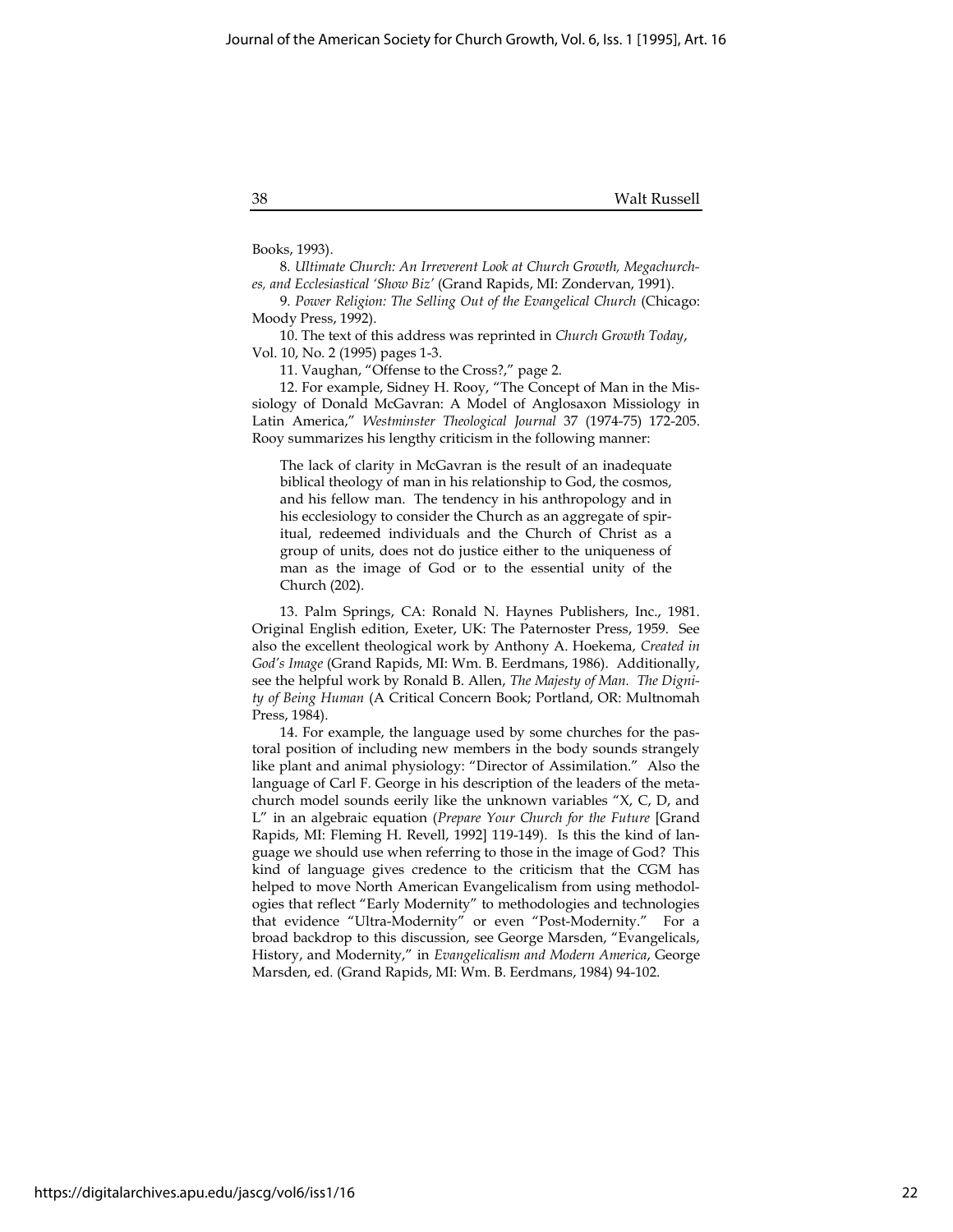15. Is George Barna's brazenness about marketing an anomaly to the CGM? See Barna's Marketing the Church: What They Never Taught You About Church Growth (Colorado Springs, CO: NavPress, 1988).

16. This can be seen in various training models within the CGM, but the "Leadership Community" of the Meta-Church Model is a prime example (George, Prepare Your Church for the Future, 135-149).

17. See the critique of the late David J. Bosch, "The Structure of Mission: An Exposition of Matthew 28:16-21" in Wilbert R. Shenk, ed. Exploring Church Growth (Grand Rapids, MI: Wm. B. Eerdmans, 1983) 218-248 and his later discussion, "Matthew: Mission as Disciple-Making," Ch. 2 in Transforming Mission: Paradigm Shifts in Theology of Mission (American Society of Missiology Series, No. 16; Maryknoll, NY: Orbis Books, 1991) 56-83. Within the CGM, W. Charles Arn, "Evangelism or Disciple Making?" in Church Growth: The State of the Art, C. Peter Wagner, editor with Win Arn and Elmer Towns (Wheaton, IL: Tyndale House Publishers, 1986) 57-67 has noted this problem and argued for "disciple making" over evangelism as is widely practiced.

18. That such a corrective is needed can be seen in the book by CGM advocate Robert E. Logan, Beyond Church Growth (Old Tappan, NJ: Fleming H. Revell Company, 1989) which sought to demonstrate that the addition of church planting is "beyond" the general emphasis of the CGM:

Second, many leaders fully committed to the church growth movement need to expand their ministry horizons. So many pastors and church planters I talk with focus almost exclusively on growing their own local churches and functionally ignore the imperative to start more congregations (p. 17; emphasis is mine).

See also, Elmer L. Towns, "The Great Commission and Church Planting," in Wagner, Church Growth: The State of the Art, 143-149.

19. The most influential book on spiritual gifts within the CGM is a classic case in point: C. Peter Wagner, Your Spiritual Gifts Can Help Your Church Grow (Ventura, CA: Regal Books, 1979). See also, Robert Logan, "Principle 8 - Mobilizing Believers According to Spiritual Gifts," in Beyond Church Growth, 160-172. It is a delicate balance to communicate that believers and their gifts have intrinsic worth, and yet they should fulfill a vital function.

20. See Robert Wuthnow's critique of the small-group movement in the United States in Sharing the Journey: Support Groups and America's New Quest for Community (New York: The Free Press, 1994).

21. New York: Crossroad, 1994) 47-48; emphasis is mine.

22. See the fine discussion of the form of Mark 2:1-3:6 and its five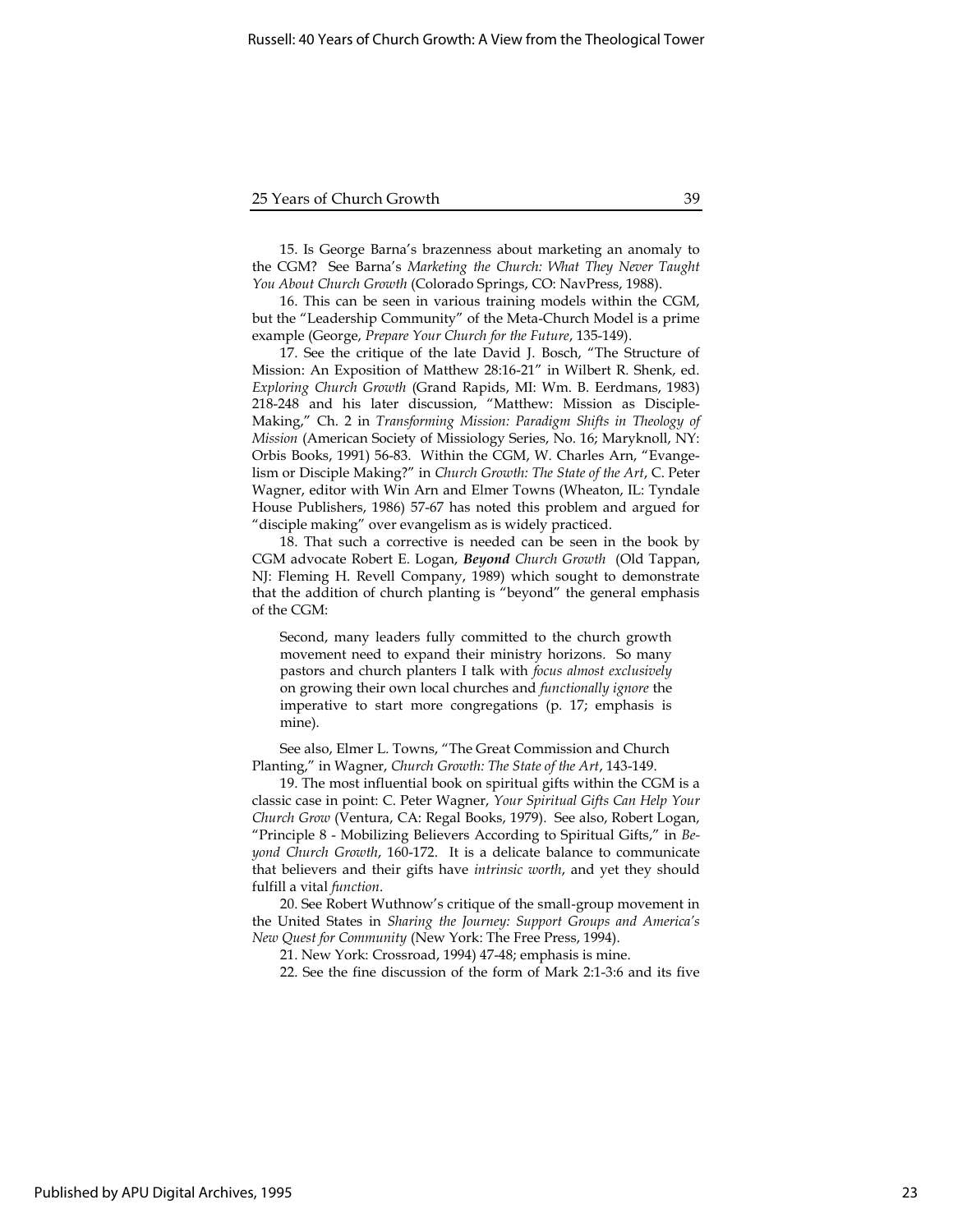"conflict or controversy stories" in Robert H. Gundry, Mark: A Commentary on His Apology for the Cross (Grand Rapids, MI: Wm. B. Eerdmans, 1993) 105-110.

23. All Scripture quotations are from the New American Standard Version.

24. With apologies to George Barna!

25. For example, by John N. Vaughan, "Trends among the World's Twenty Largest Churches," in Church Growth: The State of the Art, 131. See also, Vaughan's The World's Twenty Largest Churches (Grand Rapids, MI: Baker Book House, 1984) and The Large Church: A Twentieth Century Expression of the First Century Church (Grand Rapids, MI: Baker Book House, 1985).

26. For example, Carl F. George and Robert E. Logan, Leading and Managing Your Church (Old Tappan, NJ: Fleming H. Revell Co., 1987).

27. There is a consistent emphasis in John's Gospel that Jesus is the Second or New Moses who is far greater than the first Moses:

For example, while the Torah was given through Moses, Jesus himself is the New Torah because He has seen the Father and explains him (John 1:17-18). While manna was given through Moses, Jesus himself is the true manna from heaven (John 6:32- 35). "It is because Jesus supersedes Moses that ascriptions such as 'life,' 'light,' 'bread,' and 'water,' which previously applied to the Mosaic Torah, are transferred to him" [M. E. Isaacs, "The Prophetic Spirit in the Fourth Gospel," Heythrop Journal 24 (1983) 403]. (Walt Russell, "The Holy Spirit's Ministry in the Fourth Gospel," Grace Theological Journal 8 (1987) 237- 8).

28. Charles Lee Feinberg, The Prophecy of Ezekiel (Chicago, IL: Moody Press, 1969) 195.

29. Note that Jesus the Messiah's concern as the Great Shepherd is for His disciples to gather the plentiful harvest of shepherdless sheep. The primary focus of this age, in Matthew's Gospel, is that the peoples of the world be "harvested" on behalf of Messiah Jesus (e.g., Matt 28:16- 20).

30. In a very important messianic passage, Psalm 2:7-9, the psalmist speaks of Messiah's enthronement in the messianic office as God's Son (v. 7). He receives the nations as his coronation gift (v. 8) and He will shepherd them with a rod of iron  $(v. 9)$ . The Apostle Paul asserts that this was fulfilled at Jesus' resurrection (Acts 13:30-33; Romans 1:1-5). The point is that even in the Old Testament, Messiah's shepherding role was seen to extend beyond Israel to the nations.

31. See also Matthew 23:1-12, especially vv. 8-12, where Jesus as-